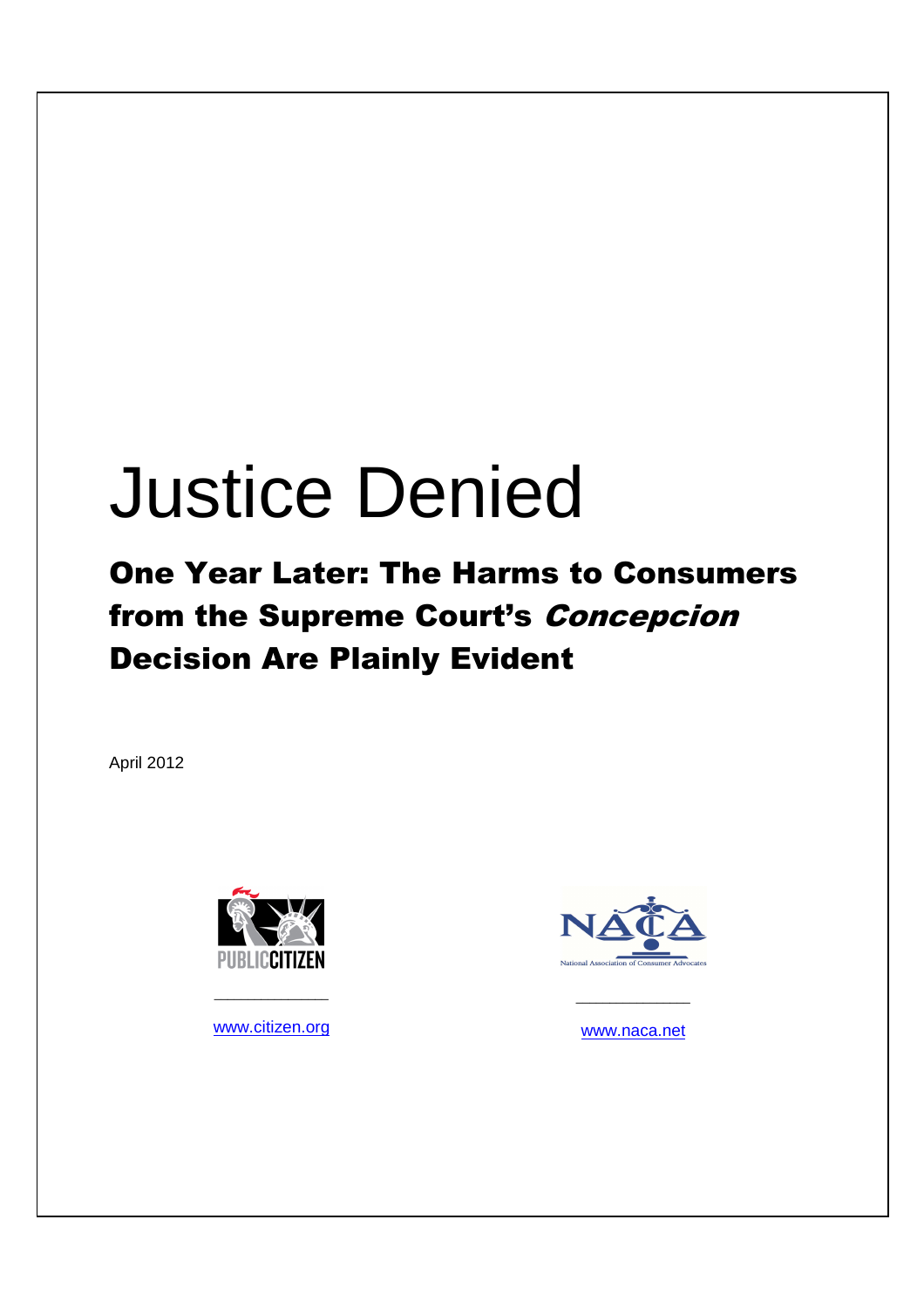#### **Acknowledgments**

This report was written by Christine Hines, Consumer and Civil Justice Counsel of Public Citizen, Congress Watch division; Negah Mouzoon, Researcher for Public Citizen's Congress Watch division; and Taylor Lincoln, Research Director for Congress Watch. Public Citizen Litigation Group Director Allison Zieve and Public Citizen Litigation Group Senior Attorney Scott Nelson made significant editorial contributions based on their expertise on the subject matter. The National Association of Consumer Advocates also contributed to this report by providing review and commentary, expertise, and case examples of the effects of *Concepcion* on consumers. Public Justice attorney Paul Bland provided invaluable advice on the report from start to finish.

### **About Public Citizen**

Public Citizen is a national non-profit organization with more than 250,000 members and supporters. We represent consumer interests through lobbying, litigation, administrative advocacy, research, and public education on a broad range of issues including consumer rights in the marketplace, product safety, financial regulation, safe and affordable health care, campaign finance reform and government ethics, fair trade, climate change, and corporate and government accountability.

### **About the National Association of Consumer Advocates**

The National Association of Consumer Advocates (NACA) is a non-profit association of consumer advocates and attorney members who represent hundreds of thousands of consumers victimized by fraudulent, abusive and predatory business practices. As an organization fully committed to promoting justice for consumers, NACA's members and their clients are actively engaged in promoting a fair and open marketplace that forcefully protects the rights of consumers, particularly those of modest means.



Public Citizen's Congress Watch 215 Pennsylvania Ave. S.E. Washington, D.C. 20003 P: 202-546-4996 http://www.citizen.org



The National Association of Consumer Advocates 1730 Rhode Island Avenue NW, Ste. 710, Washington, D.C. 20036 Phone: (202) 452-1989 http://www.naca.net

© 2012 Public Citizen and National Association of Consumer Advocates. All rights reserved.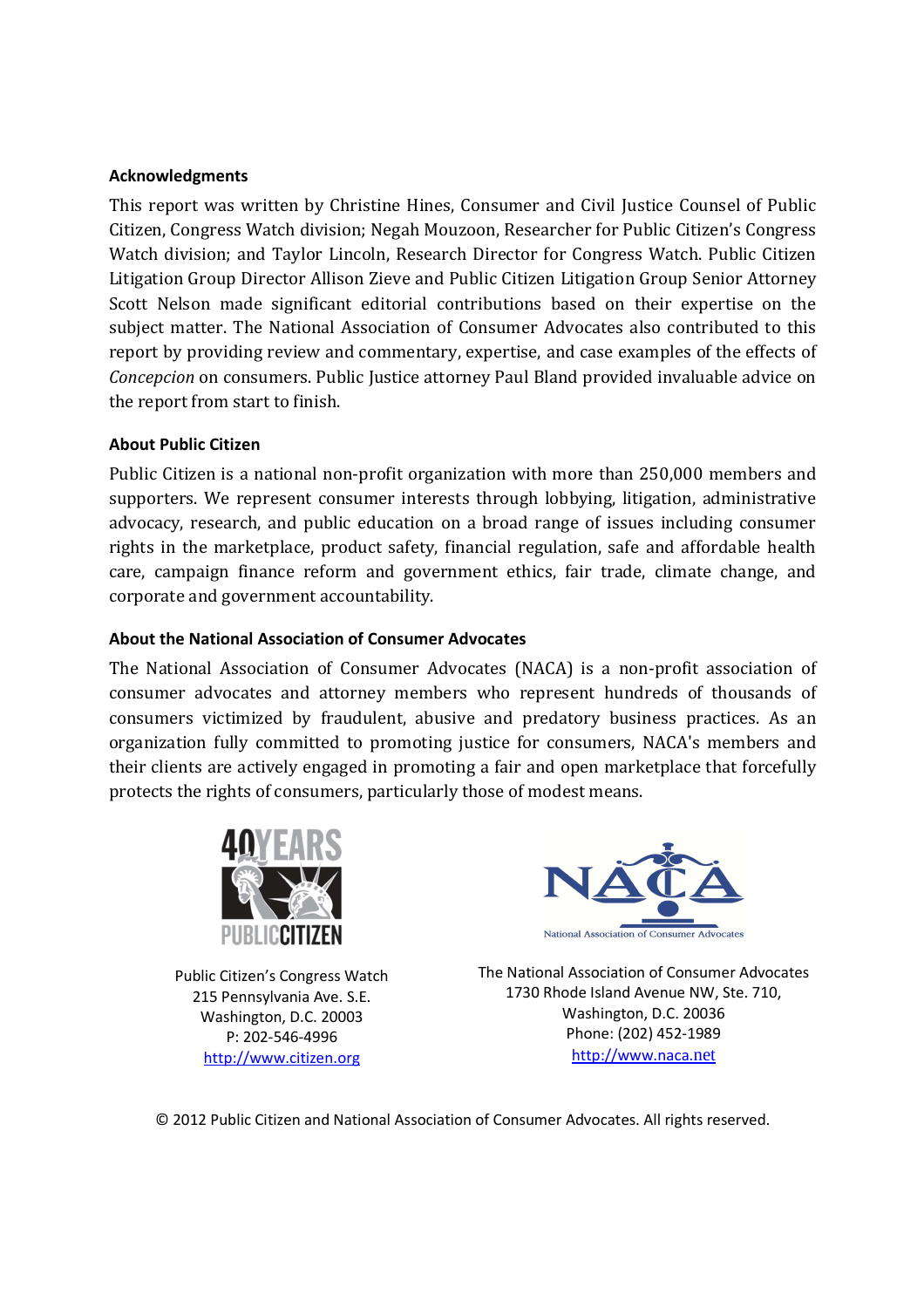#### **Contents**

| I. Case Studies Illustrate the Harm Concepcion Has Inflicted on Consumers 8                 |
|---------------------------------------------------------------------------------------------|
| A. Claims That Previously Succeeded Against a for-Profit Education Institution Are Now in   |
| B. Subscribers to T-Mobile Data 'Unlimited' Plan Were Unable to Pursue Class Action to Seek |
| C. Service Members Were Denied a Chance to Pursue a Class Action Seeking Reimbursement      |
| II. Class Actions Provide a Vital Means for Consumers to Seek Redress for Harms 17          |
| A. Class Actions Provide a Means to Combat Illegal Payday Lending Practices.  17            |
| B. Class Actions Provide a Procedure to Combat Uniform Bad Practices 21                     |
| C. Numerous Class Actions Have Confronted Discriminatory Auto Lending.  23                  |
| D. Veteran Used a Class Action to Make the U.S. Government Comply with Debt Collection      |
|                                                                                             |
|                                                                                             |
|                                                                                             |
|                                                                                             |
|                                                                                             |
|                                                                                             |
|                                                                                             |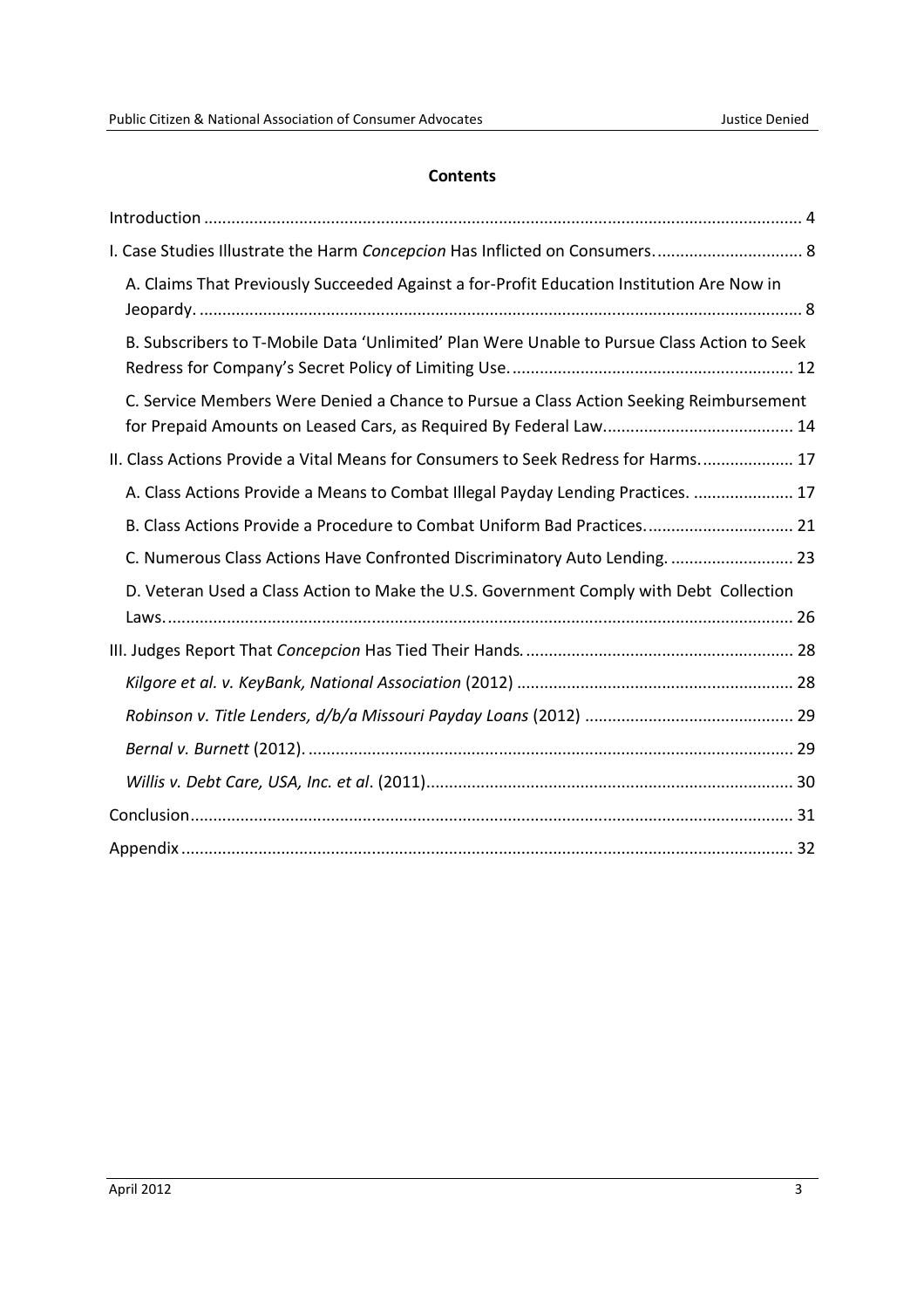### **Introduction**

ne year ago, the U.S. Supreme Court struck a devastating blow against a critical tool for protecting consumers' rights. The Court ruled in *AT&T Mobility LLC v. Concepcion* that corporations can bar consumers from pursuing cases as a class, even where state laws protect their right to do so.<sup>1</sup> O

*Concepcion* was the latest in a series of decisions in which the Supreme Court has expanded the reach of the 1925 Federal Arbitration Act (FAA) in ways that Congress almost certainly never intended. The Court first placed arbitration on a pedestal in 1984, when it ruled in *Southland Corp. et al. v. Keating* that states cannot prohibit businesses from requiring disputes to be settled in binding arbitration, rather than in court.2 Since *Southland*, corporations have increasingly imposed mandatory arbitration clauses on employees and consumers as a condition of getting a job or doing business. The use of such clauses has become ubiquitous in many industries, as Public Citizen reported in 2009.<sup>3</sup>

In *Concepcion*, the Supreme Court extended the reach of the FAA even further. The decision upheld the business practice of blocking consumers from bringing class actions by forcing them to arbitrate disputes and, in the forced arbitration provisions of their consumer contracts, barring arbitration on a class basis.

The decision provided corporations with a tool to insulate themselves from facing meaningful accountability for cheating large numbers of consumers out of amounts too small to make pursuing individual cases economically feasible. Since the decision*,* corporations have frequently invoked *Concepcion* to argue that consumers' claims should not be pursued collectively but, rather, individually. Courts have usually accepted these arguments. Using Westlaw's KeyCite service, this report identifies 76 potential class action cases where judges cited *Concepcion* and held that class action bans within arbitration clauses were enforceable.<sup>4</sup> [See Appendix] These cases undoubtedly would have included the claims of thousands—if not hundreds of thousands—of consumers.

By itself, forced arbitration is inherently unfair because the corporation usually chooses the private arbitration company that will handle its disputes, creating a clear conflict of interest. Additionally, corporations can write the rules that govern arbitration proceedings involving them—such as rules concerning fees, discovery rights, or hearing venues—giving

<sup>&</sup>lt;u>.</u> <sup>1</sup> *AT&T Mobility LLC v. Concepcion*, 563 U.S. (April 27, 2011). Public Citizen attorneys acted as lead counsel for the Concepcions before the Supreme Court.

<sup>2</sup> *Southland Corp. v. Keating*, 465 U.S. 1, 10 (1984). "In enacting section 2 of the [FAA], Congress declared a national policy favoring arbitration and withdrew the power of the states to require a judicial forum for the resolution of claims which the contracting parties agreed to resolve by arbitration."

<sup>3</sup> ZACHARY GIMA ET AL., PUBLIC CITIZEN, UNFAIR AND EVERYWHERE, 2009, http://bit.ly/IMCsCq.

<sup>4</sup> Public citizen analysis of decisions citing *Concepcion* in Westlaw.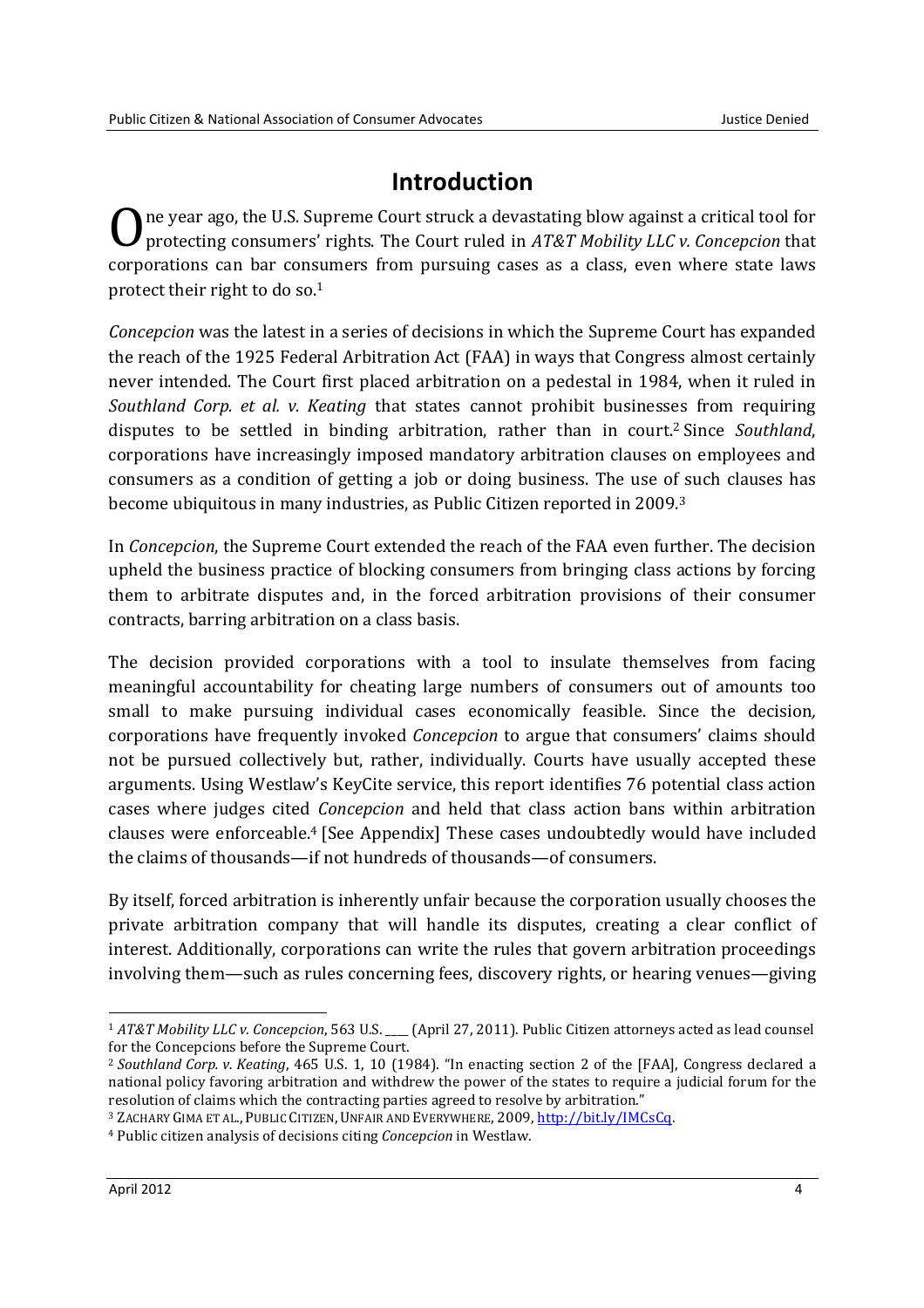them the ability to tilt the playing field. Corporations have refused entreaties from consumer groups to offer arbitration as a choice, not a mandate. If the process were truly fair, corporations would trust the market to decide.

Even under the FAA, however, states have the power to deny enforcement of arbitration provisions that are invalid under ordinary contract laws that apply to arbitration and nonarbitration agreements alike. One such rule is the principle of unconscionability, under which contract terms that are overly one-sided and oppressive can be struck down by a court. At the time of the *Concepcion* ruling, for example, courts in at least 19 states had used the unconscionability doctrine or similar legal principles to hold that corporations could not use arbitration provisions to bar consumers and employees from bringing class actions.<sup>5</sup>

Concepcion obliterated such state law. Citing the "national policy favoring arbitration," the Court's majority interpreted class actions as hostile to the institution of arbitration because it deemed them incompatible with the supposed streamlined nature of arbitration proceedings. Justice Antonin Scalia acknowledged the dissent's claim that "class proceedings are necessary to prosecute small-dollar claims that might otherwise slip through the legal system." But, Scalia wrote, "[s]tates cannot require a procedure that is inconsistent with the FAA …"<sup>6</sup>

Such a broad interpretation of the FAA is sure to inflict a serious toll. Class actions often enable groups of consumers or employees who have been wronged in the same way by the same company to pursue cases that would not be economically justifiable as individual actions. In contrast, bringing individual cases on behalf of large numbers of plaintiffs claiming identical damages would often be inefficient—so much so that many cases would never be brought because the costs of pursuing a case on behalf of an individual would exceed the potential recovery.

This report describes the value of class actions in providing consumers an opportunity to receive redress for wrongdoing. In recent years, as this report documents, class actions have been used to hold corporations accountable for illegal payday lending schemes, unfair business practices, and discriminatory auto lending, among other harmful practices. In the future, as a result of *Concepcion*, businesses that engage in the same activities may escape accountability.

In his dissenting opinion in *Concepcion*, Justice Stephen Breyer, writing for four Justices, described the consequences of the Court's decision using the example of a case in which a

<sup>5</sup> Robert Barnes, *Supreme Court Says Arbitration Agreements Can Ban Class-Action Efforts*, WASHINGTON POST, April 27, 2011, http://wapo.st/IRGi2j.

<sup>6</sup> *AT&T Mobility LLC v. Concepcion*, 563 U.S. \_\_\_\_ (April 27, 2011).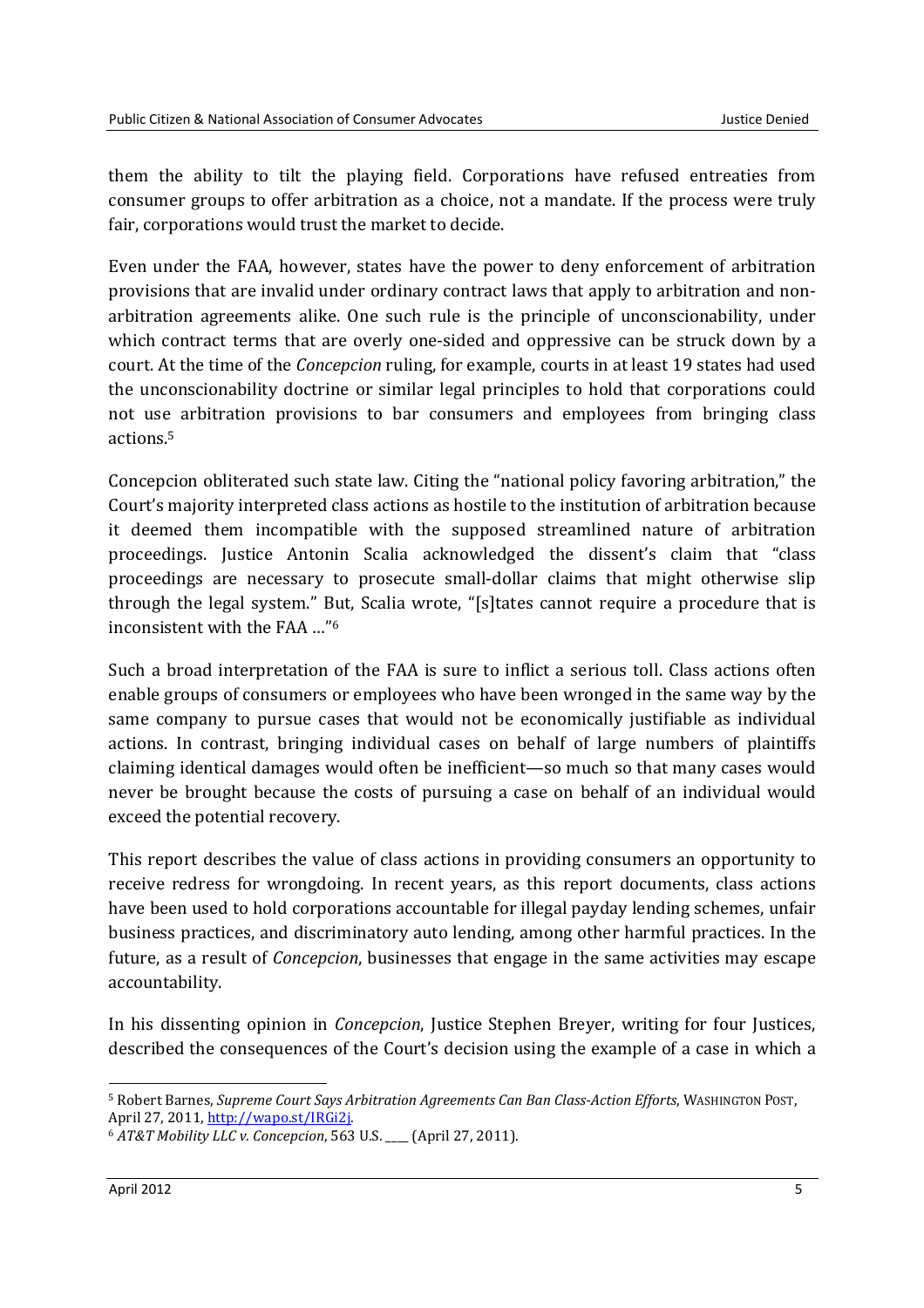company cheated 17 million people out of \$30 each. "The realistic alternative to a class action is not 17 million individual suits, but zero individual suits, as only a lunatic or a fanatic sues for \$30," Justice Breyer wrote, quoting Judge Richard Posner of the U.S. Court of Appeals for the Seventh Circuit.<sup>7</sup> Thus, in the absence of a class action option, this company would succeed in retaining \$510 million in ill-gotten gains.

Indeed, the dispute in *Concepcion* matched Posner and Breyer's example almost perfectly. The case was brought by plaintiffs who were offered a free mobile telephone in exchange for purchasing AT&T's service. AT&T then charged the Concepcions \$30.22 in taxes, based on the telephone's retail value.8 The Concepcions believed this charge violated AT&T's promise to provide a free telephone and filed a class action lawsuit on behalf of themselves and the thousands of other customers who had paid similar charges for "free" phones. AT&T moved to compel arbitration, relying on the class-action ban in its contracts with consumers. Based on previous decisions holding class action bans unconscionable as a matter of California law, the Concepcions defeated AT&T's attempt to compel arbitration in the lower courts, but the Supreme Court reversed in favor of AT&T.

The Court's majority concluded that having to defend a class action in arbitration instead of court would be an unacceptable imposition on a corporate defendant because of the risk of error in arbitration, even though such a circumstance would only occur when the corporation elected to require disputes to be settled in arbitration in the first place.<sup>9</sup>

Under this reasoning, the mere possibility that a business might be saddled with an unjust, high-stakes loss in its preferred forum warranted a rule that will block many consumers from pursuing their claims at all.

The predictable effects of the *Concepcion* decision are already occurring. Corporations have increased their use of contractual language banning class actions, and judges have frequently cited *Concepcion* in dismissing consumer class action cases that would have gone forward before *Concepcion*. Some judges have lamented that the decision has stymied cases that plainly should be brought as class actions or likely could be pursued only as class actions.

As a result, consumers who allege wrongdoing by businesses face an increasingly treacherous legal landscape. This report chronicles three cases that illustrate the effects of *Concepcion*:

<sup>7</sup> Justice Stephen Breyer, dissenting opinion, *AT&T Mobility LLC v. Concepcion* , 563 U.S. \_\_\_\_ , (April 27, 2011) quoting from *Carnegie* v. *Household Int'l Inc.*, 376 F. 3d 656, 661 (2004).

<sup>8</sup> *AT&T Mobility LLC v. Concepcion*, 563 U.S. \_\_\_\_ (April 27, 2011).

<sup>9</sup> *Id.*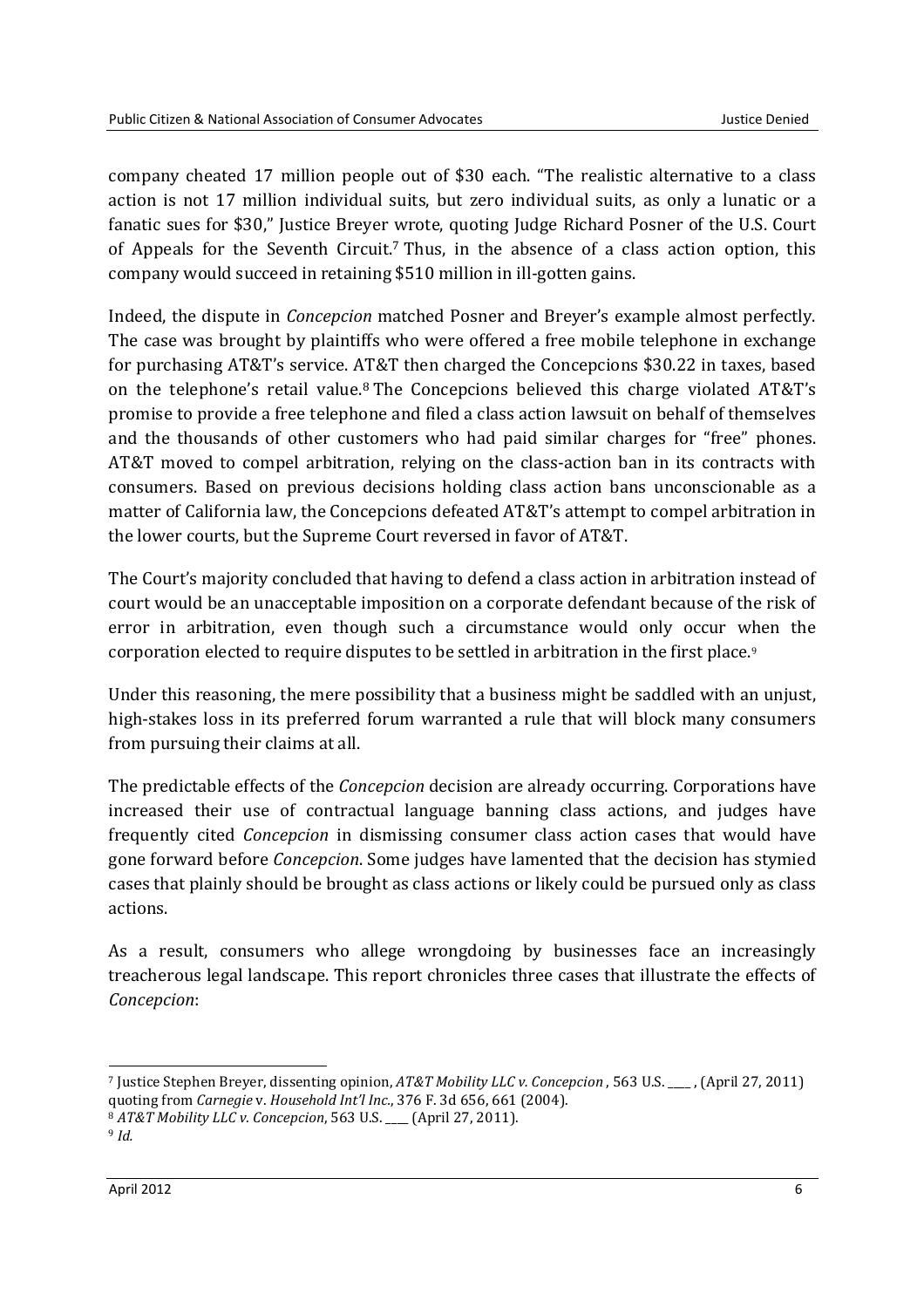- Thousands of students who attended culinary schools owned by a for-profit educational company allege that they were lured into taking on tens of thousands of dollars in loans to attend the schools based on the schools' misrepresentations about job placement. Cases predating *Concepcion* were allowed to proceed, and one group has received a \$40 million settlement.<sup>10</sup> The company revised the arbitration clause in its contracts with students to ban class actions. Now as a result of *Concepcion*, lawyers who pursued the earlier cases caution that more recent victims may not be able to find representation and seek justice on an individual basis, according to lawyers who brought the earlier cases.
- A member of the Army reserves who was deployed overseas returned a leased vehicle before the expiration of his contract period, as permitted under the Servicemembers Civil Relief Act (SCRA). The service member asked for reimbursement of the pro-rated share of advance payments he had made on his lease, as provided under SCRA, but the financing company refused. The service member sought to pursue a class action lawsuit, but was prevented from doing so on the basis of an arbitration clause in his contract that banned class actions. The judge reviewing the case expressed sympathy for the service member but said that he was bound by *Concepcion* to dismiss the class action.
- A T-Mobile cellular telephone customer who had purchased an "unlimited" text and Internet service plan was informed by the company that his bandwidth would be greatly reduced because of the amount of data that he downloaded. Because the customer believed that his agreement placed no restrictions on his "unlimited" plan, he filed a class action lawsuit. T-Mobile sought to block the case because, it said, the customer's contract contained an arbitration clause that banned class actions. A judge enforced the arbitration clause, including the class action ban, on the basis of *Concepcion*. "We, sadly, have turned away tens if not hundreds of case inquiries from consumers of T-Mobile and AT&T due to the arbitration clause," said Jenelle Welling, the customer's attorney.<sup>11</sup>

<sup>-</sup><sup>10</sup> Shannon Rasberry, *Recruiting for Student Loans Leads to \$40 Million Settlement with Cooking School,* STUDENT LOAN SCAMS & SCANDALS, (Sept. 12, 2011), http://bit.ly/HMNuYX.

<sup>11</sup> E-mail from Janelle Welling to Public Citizen researcher, Negah Mouzoon, April 13, 2012, (On file with author).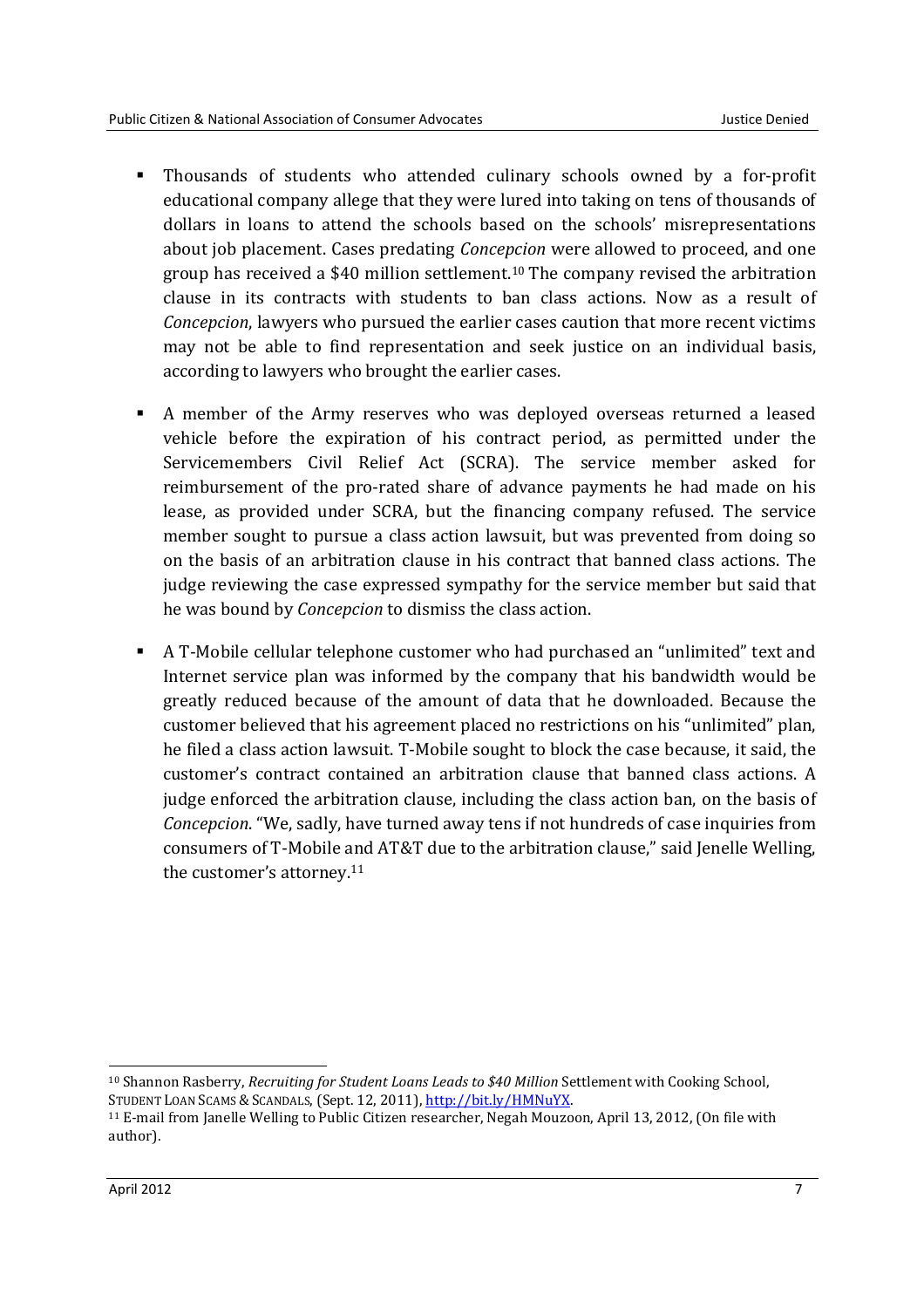### **I. Case Studies Illustrate the Harm** *Concepcion* **Has Inflicted on Consumers.**

### **A. Claims That Previously Succeeded Against a for-Profit Education Institution Are Now in Jeopardy.**

*Synopsis:* Career Education Corp. (CEC), a company that owns a chain of for-profit culinary schools, has been sued numerous times by students alleging that it misrepresented the earnings potential of its graduates, thereby causing the students to take on debilitating loans. Two class action lawsuits against CEC's San Francisco subsidiary resulted in a joint settlement in which the company agreed to reimburse students up to \$20,000 each.<sup>12</sup> Cases involving similar allegations in Southern California and in Oregon are pending. But since the Supreme Court's ruling in *AT&T Mobility v. Concepcion*, CEC has inserted language in its contracts requiring students both to resolve disputes in arbitration and to waive their right to seek redress as a class. An attorney whose case in Oregon is pending said he has opted not to pursue cases on behalf of students with similar claims in Washington state and Minnesota because CEC's class action ban would be too difficult to overcome in light of *Concepcion*. Students around the country have made allegations against CEC similar to those in the cases that have made their way to court, but their chance of pursuing cases has been jeopardized by *Concepcion*.

*Details:* Career Education Corp. (CEC), a company that runs for-profit educational institutions, has been the subject of several lawsuits alleging that its culinary schools have provided fraudulent information to students to entice them to enroll.

In general, the lawsuits have alleged that recruiters for CEC's culinary schools have misrepresented the schools' job placement rates, exaggerated the schools' prestige, and falsely suggested that the schools had selective qualifying processes.<sup>13</sup> Many enrollees needed to take out tens of thousands of dollars in loans to pay for their programs. The lawsuits alleged that admissions recruiters led students to believe that upon graduation from a CEC culinary school, they would likely become chefs and have no trouble paying off their student loans on the salaries they were likely to earn. In two lawsuits, students alleged that they were told that they could expect to earn \$18 an hour, or about \$40,000 a year, upon graduation.<sup>14</sup>

<sup>12</sup> Terence Chea, *Culinary School Grads Claim They Were Ripped Off*, ASSOCIATED PRESS (Sept. 14, 2011), http://huff.to/HD3iPa.

<sup>13</sup> Tom McNichol, *Learning the Hard Way: For-profit Colleges Pay Dearly for Their Students' Discontent*, CALIFORNIA LAWYER (October 2011), http://bit.ly/HMa6t8.

<sup>14</sup> Fourth Amended Complaint and Demand for Jury Trial at 8, Vasquez, et al. v. California School of Culinary Arts, Inc., et al., No. BC393129 (Cal. Super. Ct. April 12, 2011) and Plaintiff's Opposition to Defendants' Motion to Compel Arbitration at 1, Alison Amador, et al. v. California Culinary Academy Inc., No. CGC-07-467710, (Cal. Super. Ct. March 23, 2010).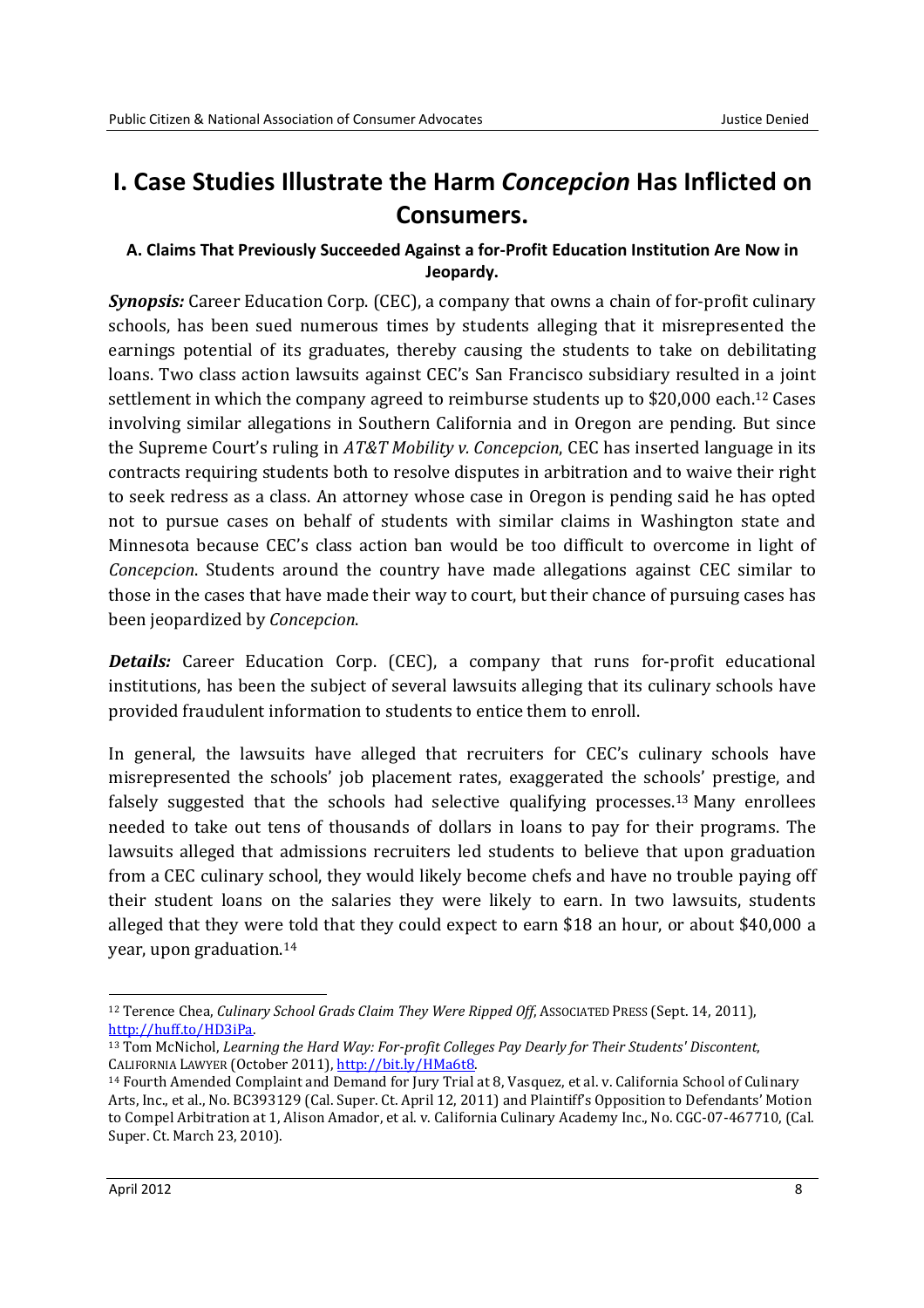According to the lawsuits, students attending the schools typically emerged with debts in excess of \$40,000 and were not able to obtain jobs that paid enough to provide a reasonable chance of repaying their loans.<sup>15</sup>

In the years leading up to the *Concepcion* decision*,* former students of CEC's culinary school in San Francisco filed two cases against the company, which resulted in a single settlement that provided thousands of students with compensation of up to \$20,000 each. Similar cases filed against CEC subsidiaries in Pasadena, Calif., and Portland, Ore., are pending.<sup>16</sup> Students at CEC's culinary schools in many other states—including Illinois, Florida, Georgia, Nevada, Massachusetts, Minnesota, Missouri, Texas, and Washington—have made claims similar to those of students in California and Oregon.<sup>17</sup> However, in recent years, CEC has greatly increased its imposition of class action bans in its contracts with students.18 Students who are bound by contracts prohibiting class actions will have far more difficulty receiving redress.

### *Two Class Action Cases Against CEC in San Francisco Resulted in Favorable Settlements for Students.*

Plaintiffs alleged that admissions interviews "were specifically and carefully designed to require each salesperson to mislead each prospective student into believing that the school was selective, that admissions were competitive, and that [subsidiary California Culinary Academy (CCA)] was a highly respected institution that the applicant would be lucky to attend."19 But, according to one of the lawsuits, CCA did not even have an admissions committee. The only admissions requirement, in reality, was a high school diploma or equivalent and an ability to pay.20 The sales staff "showed each prospective student flip charts that suggested CCA graduates would avoid low paying jobs and long hours."<sup>21</sup> According to plaintiffs, the school's catalog promised that it would provide career services support for graduates throughout their careers. But "career services did little more than direct graduates to websites with job listings they could find for themselves."22 Plaintiffs alleged that CEC's recruiters "were under great pressure to fill classes," leading many to resort misleading recruiting methods. "If a CCA salesperson could not fill his or her quota,

<sup>&</sup>lt;u>.</u> <sup>15</sup> Fourth Amended Complaint and Demand for Jury Trial at 9, Vasquez, et al. v. California School of Culinary Arts, Inc., et al., No. BC393129 (Cal. Super. Ct. April 12, 2011).

<sup>16</sup> *See*, *e.g.*, Fourth Amended Complaint and Demand for Jury Trial at 8, Vasquez, et al. v. California School of Culinary Arts, Inc., et al., No. BC393129 (Cal. Super. Ct. April 12, 2011) and Fourth Amended Complaint at 12, Alison Amador, et al. v. California Culinary Academy, Inc., No. CGC-07-467710, (Cal. Super. Ct. March 23, 2010).

<sup>17</sup> Telephone interview with Ray E. Gallo, Managing Partner, Gallo & Associates LLP (April 13, 2012). <sup>18</sup> *Id.*

<sup>19</sup> Fourth Amended Complaint at 12, Alison Amador, et al. v. California Culinary Academy Inc., No. CGC-07- 467710 (Cal. Super. Ct. March 23, 2010).

<sup>20</sup> *Id.*, at 18.

<sup>21</sup> *Id.*, at 12.

<sup>22</sup> *Id.*, at 4.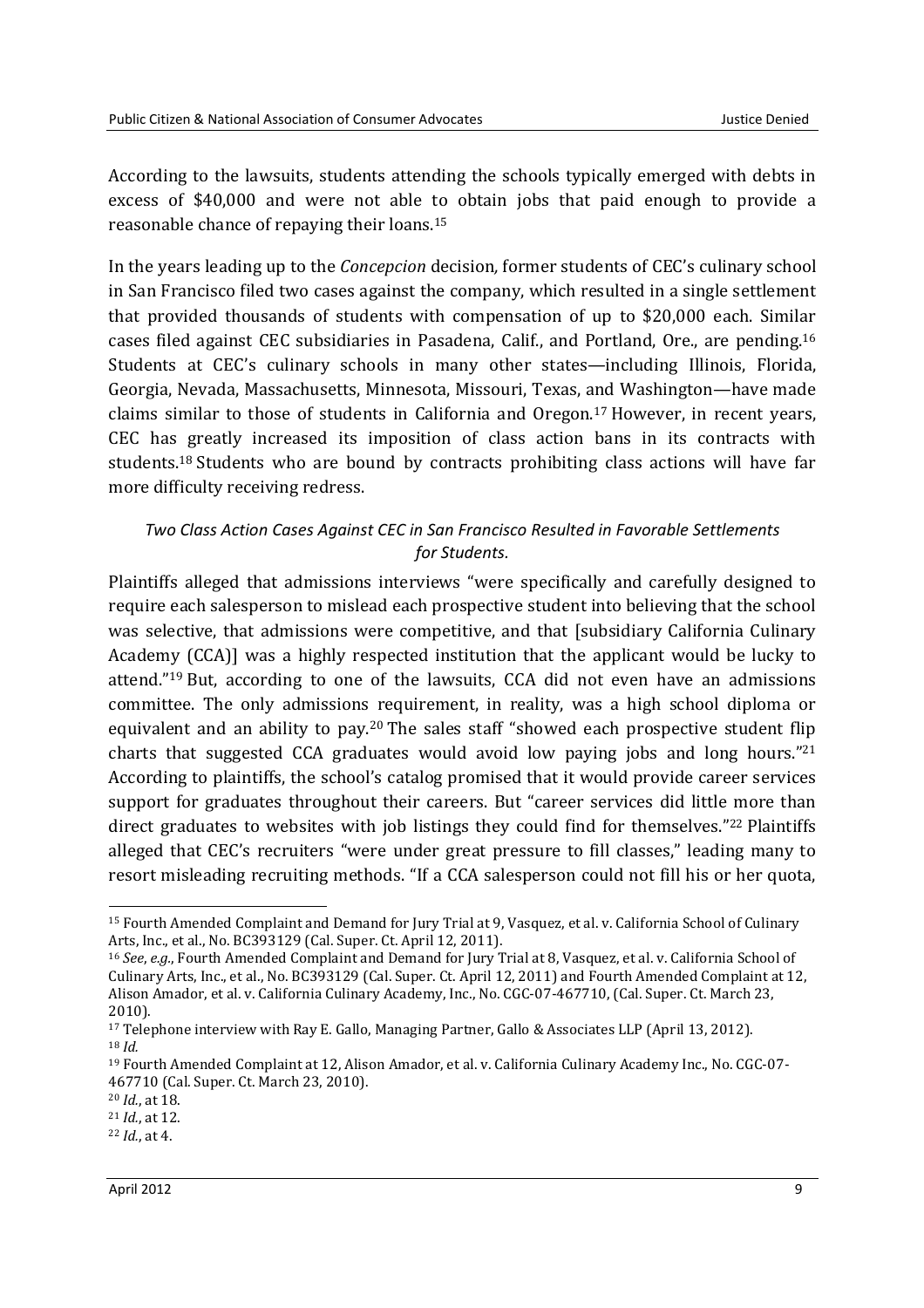he or she was terminated. And to meet CCA's endless need for students and their money, CCA and its salespeople committed the frauds alleged in this complaint," plaintiffs said.<sup>23</sup>

According to one of the lawsuits, an applicant to the San Francisco school was told that 97 percent of its culinary arts graduates were placed in jobs.24 This representation was untrue, the plaintiffs charged, because it counted placements in unskilled entry-level jobs (the substantial majority of which paid \$12 or less), which could have been obtained without the school's degree.25 Under California's Private Postsecondary Education Reform Act of 1989, such unskilled placements "could not legally be counted … because they were not cases to which CCA training was represented to lead," plaintiffs charged.<sup>26</sup>

CEC sought to block the class action lawsuit on the basis that its contracts had an arbitration clause. But its contracts did not include class action ban.27 In the Superior Court of California, the judge held the arbitration clause was procedurally and substantively unconscionable and therefore unenforceable because the contact had "several one-sided terms."28 He allowed the case to proceed in court.

The two class action lawsuits against CEC's San Francisco culinary school subsidiary resulted in a joint settlement of \$40 million.<sup>29</sup> The company agreed to reimburse 8,500 students who attended the culinary schools between 2003 and 2008 up to \$20,000 each.<sup>30</sup>

### *Cases Against CEC Institutions in Portland, Ore., and Pasadena, Calif., Are Pending.*

Pending cases against CEC in Pasadena, Calif., and in Portland, Ore., were filed prior to the Supreme Court's *Concepcion* decision and included allegations similar to those in the San Francisco cases.<sup>31</sup> Shortly after the Supreme Court's ruling in *Concepcion*, CEC filed motions seeking to force pending cases into arbitration.

In the Pasadena case, the Superior Court denied CEC's motion to compel arbitration because CEC had been litigating the case for the previous three years and thus, the court

**<sup>.</sup>** <sup>23</sup> *Id.,* at 12.

<sup>24</sup> *Id.*

<sup>25</sup> *Id.*, at 3.

<sup>26</sup> *Id.*

<sup>27</sup> Telephone interview with David F. Sugerman, David F. Sugerman, Attorney, PC, (April 12, 2012).

<sup>28</sup> Tentative Ruling: Defendant's Motion to Compel Arbitration, Alison Amador, et al. v. California Culinary Academy, Inc., No. CGC-07-467710, (Cal. Super. Ct. Feb. 27, 2008).

<sup>29</sup> Shannon Rasberry, *Recruiting for Student Loans Leads to \$40 Million Settlement with Cooking School*, STUDENT LOAN SCAMS & SCANDALS (Sept. 12, 2011), http://bit.ly/HMNuYX.

<sup>30</sup> Terence Chea, *Culinary School Grads Claim They Were Ripped Off*, ASSOCIATED PRESS (Sept. 14, 2011), http://huff.to/HD3iPa.

<sup>31</sup> *See* Plaintiff Nathan Surrett's Opposition to Defendants' Motion to Compel Arbitration and Dismiss Action, Surrett, et al. v. Western Culinary Institute, LTD. and Career Education Corporation, Inc., et al., No. 0803- 03530 (Ore. Cir. Dec. 15, 2010) and Fourth Amended Complaint and Demand for Jury Trial, Vasquez, et al. v. California School of Culinary Arts Inc., et al., No. BC393129 (Cal. Super. Ct. April 12, 2011).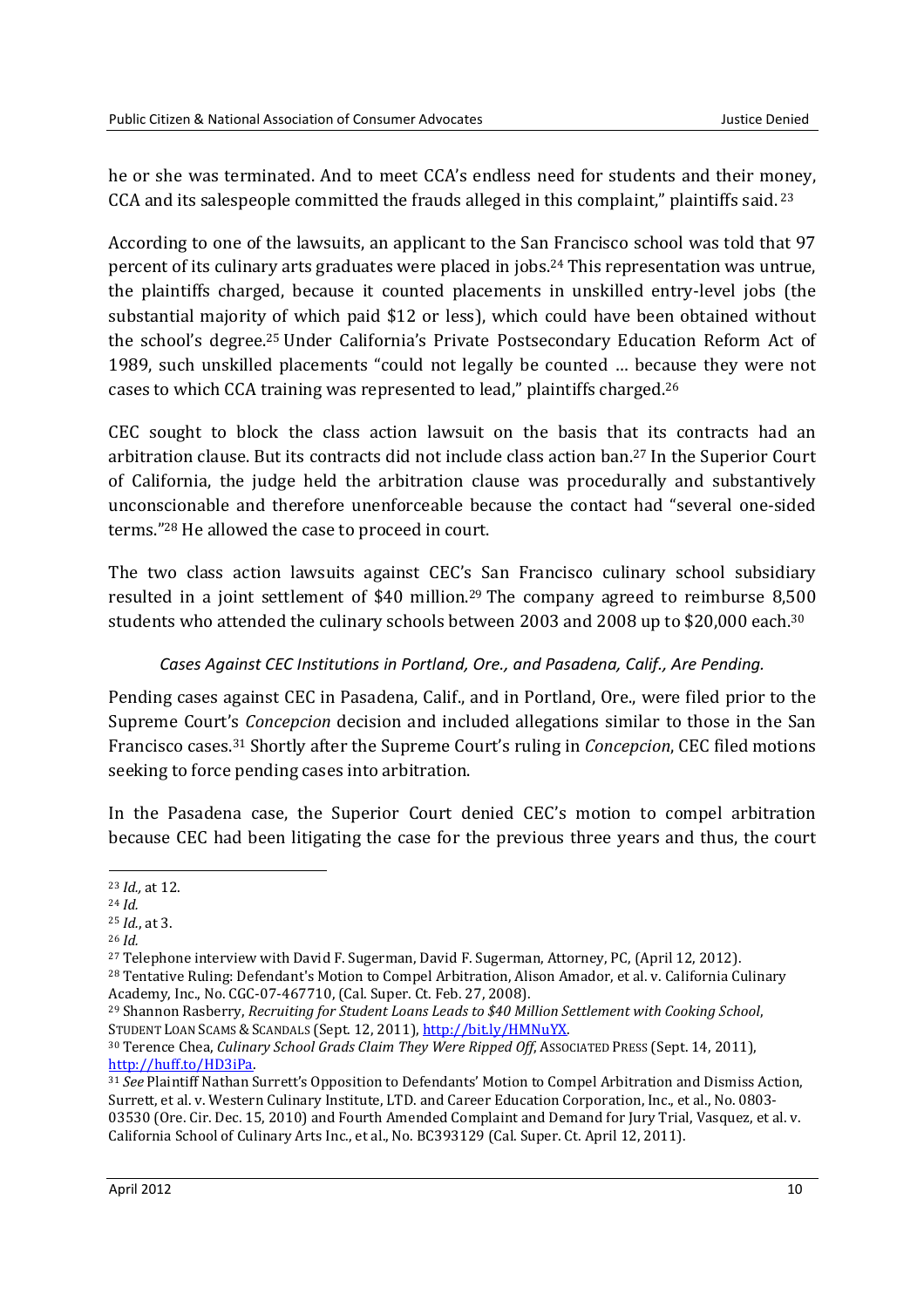concluded, had waived its right to compel arbitration.<sup>32</sup> In the Oregon case, the court likewise denied CEC's motion to compel arbitration.<sup>33</sup>

The Pasadena lawsuit claimed that graduates of the CEC culinary school "had a less than 2 percent chance of ever becoming chefs."34 The plaintiffs' complaint, filed on behalf of six former students, stated that "most will never be able to pay off this debt, even if they work all their lives. In effect, plaintiffs and class members have been put in a position of indentured servitude, as under current law, student loans are not dischargeable, in whole or in part, in bankruptcy."<sup>35</sup>

The lawsuit against CEC's subsidiary in Portland, Ore., alleged that admissions recruiters claimed that more than 90 percent of graduates ended up with a job upon graduation. However, CEC allegedly concealed earnings data in Oregon that showed the vast majority of these placements barely paid above minimum wage, according to the plaintiffs.<sup>36</sup> CEC's practice of counting jobs that did not require CEC training as "placements" violated Oregon law, plaintiffs alleged.37 The lawsuit seeks refunds for the class members on the ground that students would not have enrolled in CEC's program if they knew the truth.<sup>38</sup>

### *More Recent Students May Be Blocked from the Civil Justice System.*

The ruling in *Concepcion* poses a serious threat to the prospects of obtaining redress for other students treated similarly to those involved in the San Francisco, Pasadena, and Portland lawsuits. Until recently, CEC's contracts did not typically include language in its contracts requiring students to give up their rights to pursue legal remedies as a class. Now they do.<sup>39</sup>

The attorney representing plaintiffs in the Oregon class action recently said he would not bring cases on behalf of students with similar claims in Washington State and Minnesota because, in light of *Concepcion*, it would be too difficult to overcome the class action ban the company is now including in its contracts.<sup>40</sup>

**<sup>.</sup>** <sup>32</sup> Telephone Interview with Ray E. Gallo, Managing Partner, Gallo & Associates, LLP (April 13, 2012).

<sup>33</sup> Telephone Interview with David F. Sugerman, David F. Sugerman, Attorney, PC (April 12, 2012).

<sup>34</sup> Fourth Amended Complaint and Demand for Jury Trial at 16, Vasquez, et al. v. California School of Culinary Arts, Inc., et al., No. BC393129 (Cal. Super. Ct. April 12, 2011).

<sup>35</sup> Fourth Amended Complaint and Demand for Jury Trial at 9, Vasquez, et al. v. California School of Culinary Arts, Inc., et al., No. BC393129 (Cal. Super. Ct. April 12, 2011).

<sup>36</sup> Re: Jennifer Adams v. Western Culinary Institute, et at. at 5, No. 0803-03530 (Ore. D.C. Nov. 25, 2009).

<sup>37</sup> Telephone Interview with David F. Sugerman, David F. Sugerman, Attorney, PC (April 12, 2012).

<sup>38</sup> Matt O'Donnell, *California Culinary Academy Class Action Settlement*, TOP CLASS ACTIONS (May 06, 2011), http://bit.ly/J5qxBM.

<sup>39</sup> Telephone interview with David F. Sugerman, David F. Sugerman, Attorney, PC, (April 12, 2012). <sup>40</sup> *Id.*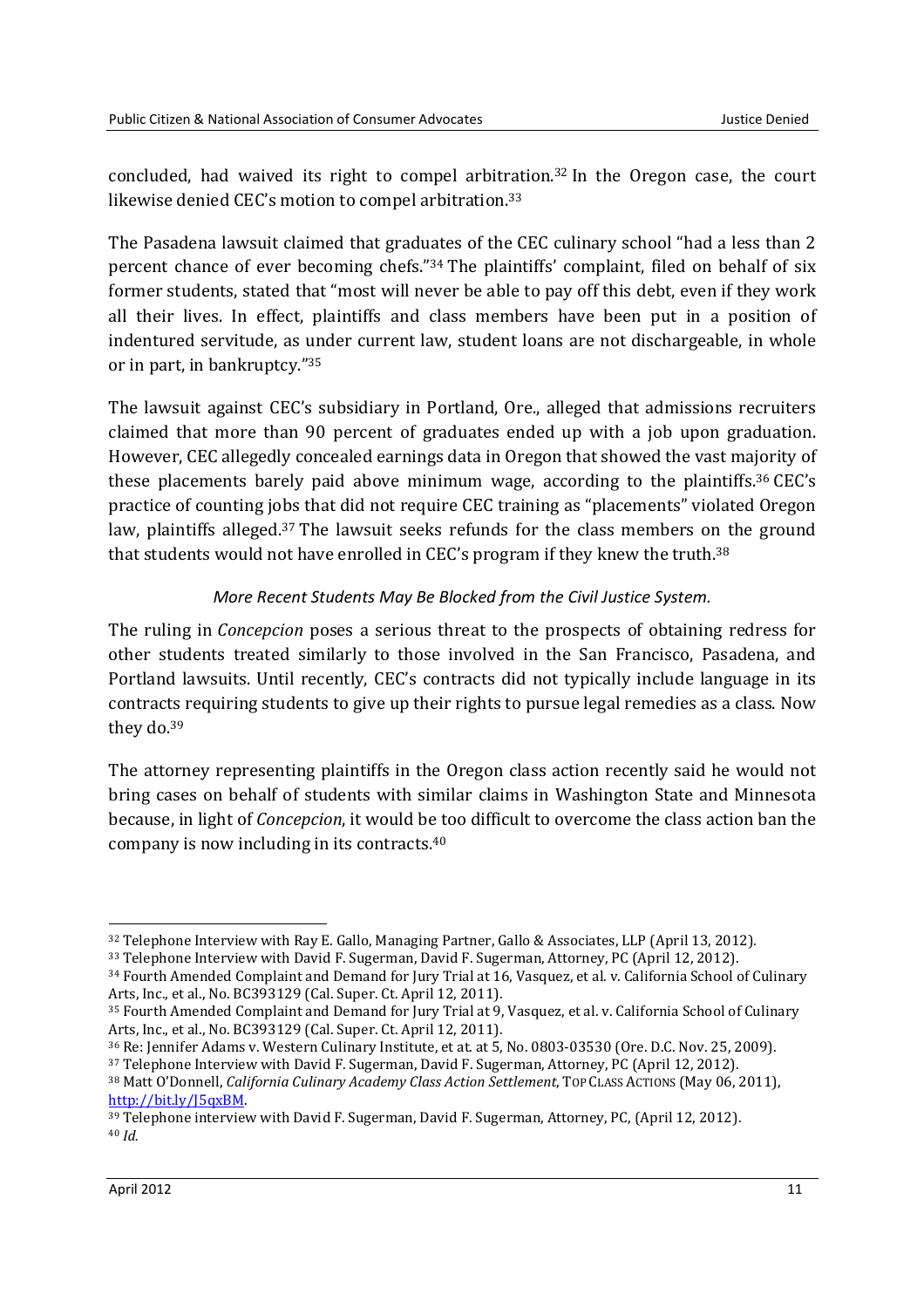Likewise, the plaintiffs' attorney in the Pasadena case said that he is aware of students with similar claims in Boston, Chicago, Dallas, Las Vegas, Miami, Minneapolis, St. Louis, Sacramento, and other cities. Given the hurdles presented by *Concepcion*, they may have difficulty finding lawyers to take their cases, he said.<sup>41</sup>

### **B. Subscribers to T-Mobile Data 'Unlimited' Plan Were Unable to Pursue Class Action to Seek Redress for Company's Secret Policy of Limiting Use.**

*Synopsis:* Subscribers to T-Mobile's "unlimited" data plan were promised unlimited web access and text messaging. But T-Mobile had a secret policy of slowing down the service provided to high-volume users. T-Mobile also included forced arbitration clauses and a ban on class actions in its contracts. A customer, Trent Alvarez, attempted to pursue a class action lawsuit, arguing that the class action ban was unconscionable, but the judge ruled that *Concepcion* foreclosed an unconscionablity challenge to the class action ban. The customer also presented evidence that he had never seen, and therefore had not agreed to, the arbitration clause, and the judge ruled that he was entitled *to* a hearing in court to determine whether he was bound by the clause at all. Before the hearing could be held, T-Mobile settled with him. Others who were subject to the same treatment as Alvarez will likely receive no compensation.

*Details:* In 2009, Trent Alvarez visited a T-Mobile store in Palo Alto, Calif., to activate an "unlimited" cellular phone plan with two phone lines, in part to communicate with the doctors for his two-year old daughter, who was in need of dialysis, and a kidney and liver transplant.42 Under a two-year contract, Alvarez's cell phone plan offered unlimited web access and text messaging.<sup>43</sup>

Less than a year into his contract, Alvarez received a text message from T-Mobile informing him that his data usage had exceeded a certain cap and that the speed of data sent to his phone would be reduced.44 As it did with all of its unlimited data plan subscribers, T-Mobile had imposed a cap on Mr. Alvarez's data usage and had slowed down the speed of his service.<sup>45</sup> Alvarez said he had not been informed previously of limits placed on his "unlimited" data plan.<sup>46</sup>

<sup>41</sup> Telephone interview with Ray E. Gallo, Managing Partner, Gallo & Associates, LLP, (April 13, 2012).

<sup>42</sup> Declaration of Trent Alvarez in Support of Plaintiff's Opposition to Defendant's Motion to Compel Arbitration at 2, Alvarez v. T-Mobile, Inc., Civ. No. 02373-WBS-GGH (Calif. E. D. Aug. 29, 2011).

<sup>43</sup> *Id.*

<sup>44</sup> Declaration of Trent Alvarez in Support of Plaintiff's Opposition to Defendant's Motion to Compel Arbitration at 3, Alvarez v. T-Mobile, Inc., Civ. No. 02373-WBS-GGH (Calif. E. D. Aug. 29, 2011); Complaint at 20, Alvarez v. T-Mobile, Inc., Civ. No. 10-1895 (Calif. E. D. July 27, 2011).

<sup>45</sup> Complaint at 20, Alvarez v. T-Mobile, Inc., Civ. No. 10-1895 (Calif. E. D. July 27, 2011). <sup>46</sup> *Id.*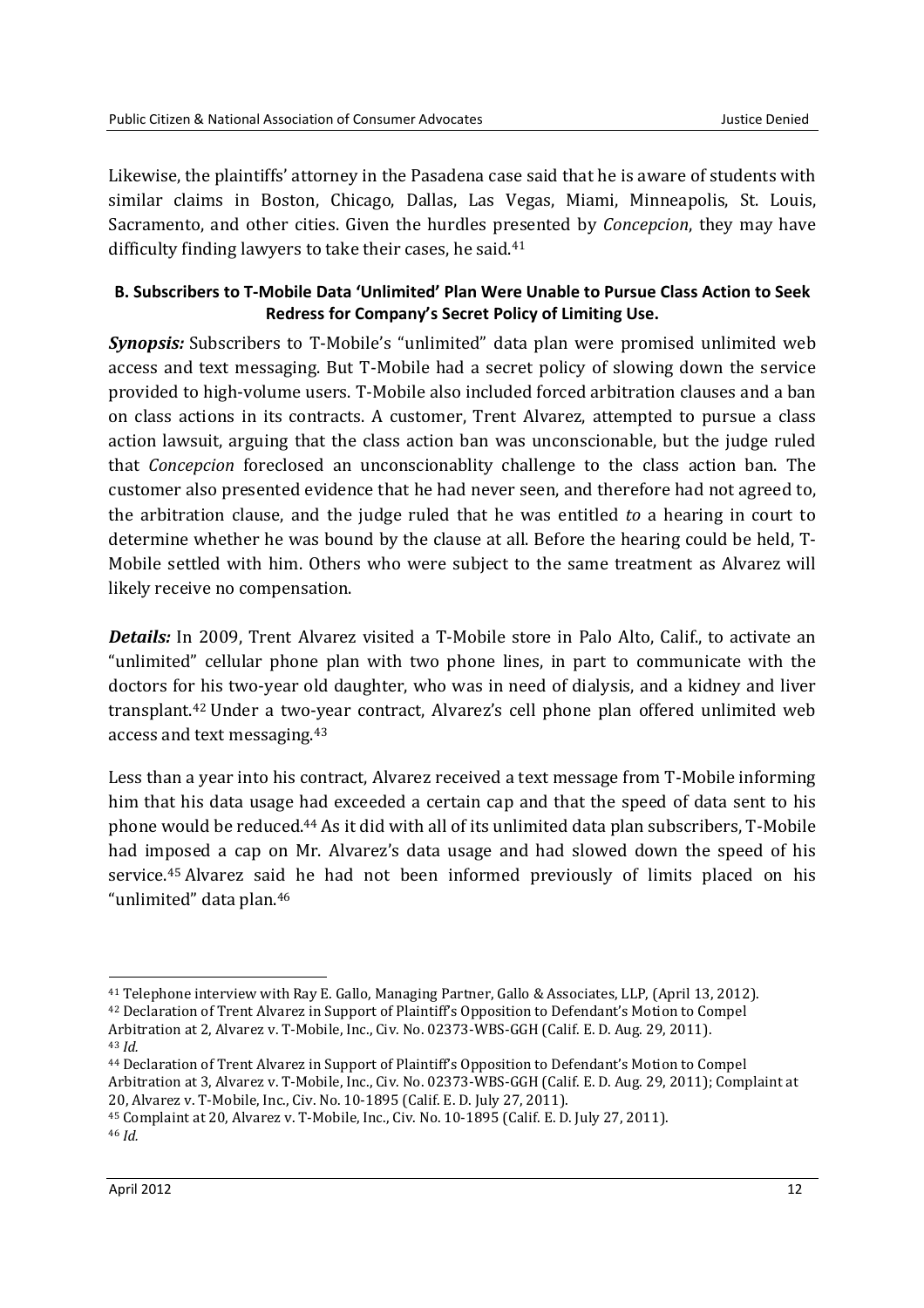Alvarez filed a putative class action complaint, claiming that T-Mobile violated numerous California laws, including the state's false advertising law, because "reasonable consumers are likely to be misled by T-Mobile's promise of 'unlimited' data."47 His complaint, filed on behalf of all T-Mobile unlimited plan customers, stated that "If a consumer exceeds the undisclosed cap, T-Mobile cuts off access to 3G networks and forces consumers' phones to operate on slow data speeds."<sup>48</sup>

In 2011, in response to the complaint, T-Mobile moved to compel arbitration and asked the judge to suspend the case until the Supreme Court ruled in *AT&T Mobility v. Concepcion*. 49 The company stated that when Alvarez signed an electronic signature pad at the T-Mobile store to purchase the phone, he had signed a forced arbitration agreement with a class action ban.<sup>50</sup>

According to Alvarez's court filings, "nothing that he saw ever alerted him to the existence of an arbitration agreement or to the incorporation of T-Mobile's Terms and Conditions."<sup>51</sup>

The court acknowledged that there was a clear dispute as to whether the parties "formed an agreement to arbitrate."52 Nonetheless, the court stayed Alvarez's case until a decision in *Concepcion*. 53

After the *Concepcion* decision was issued, the court held, "in the wake of Concepcion, the decision has been interpreted to bar challenges to arbitration agreements on the grounds that they contain class action waivers ... To the extent that [Alvarez] relies on the argument that the prohibitions on public injunctive and declaratory relief and on punitive damages are unconscionable because they undermine pro-consumer policies, those arguments are not viable post-*Concepcion* because state laws advancing those policies are preempted by the FAA."<sup>54</sup>

The court therefore rejected Alvarez's argument that the class-action ban in the arbitration agreement was unenforceable. However, Alvarez's individual argument against being forced into arbitration retained some life. He had provided enough evidence that he had never agreed to an arbitration clause that the court deemed a hearing necessary on the question whether he was bound by the clause at all. Before the hearing on that question

**<sup>.</sup>** <sup>47</sup> *Id.*, at *16.*

<sup>48</sup> *Id*,*.* at 1.

<sup>49</sup> *See* Defendant's Memorandum in Support of Motion to Compel Arbitration and Stay Claims, Alvarez v. T-Mobile, Inc., Civ. No. 2:10-02373-WBS-GGH (Calif. E. D. Oct. 1, 2010).

<sup>50</sup> Memorandum and Order Re: Motion to Compel Arbitration and Stay Claims at 2, Alvarez v. T-Mobile Inc., Civ. No. 2:10-02373-WBS-GGH (Calif. E. D. Dec. 21, 2011).

<sup>51</sup> *Id.*, at 18.

<sup>52</sup> *Id.*

<sup>53</sup> *Id.*, at 6. <sup>54</sup> *Id.*, at 11, 14-15.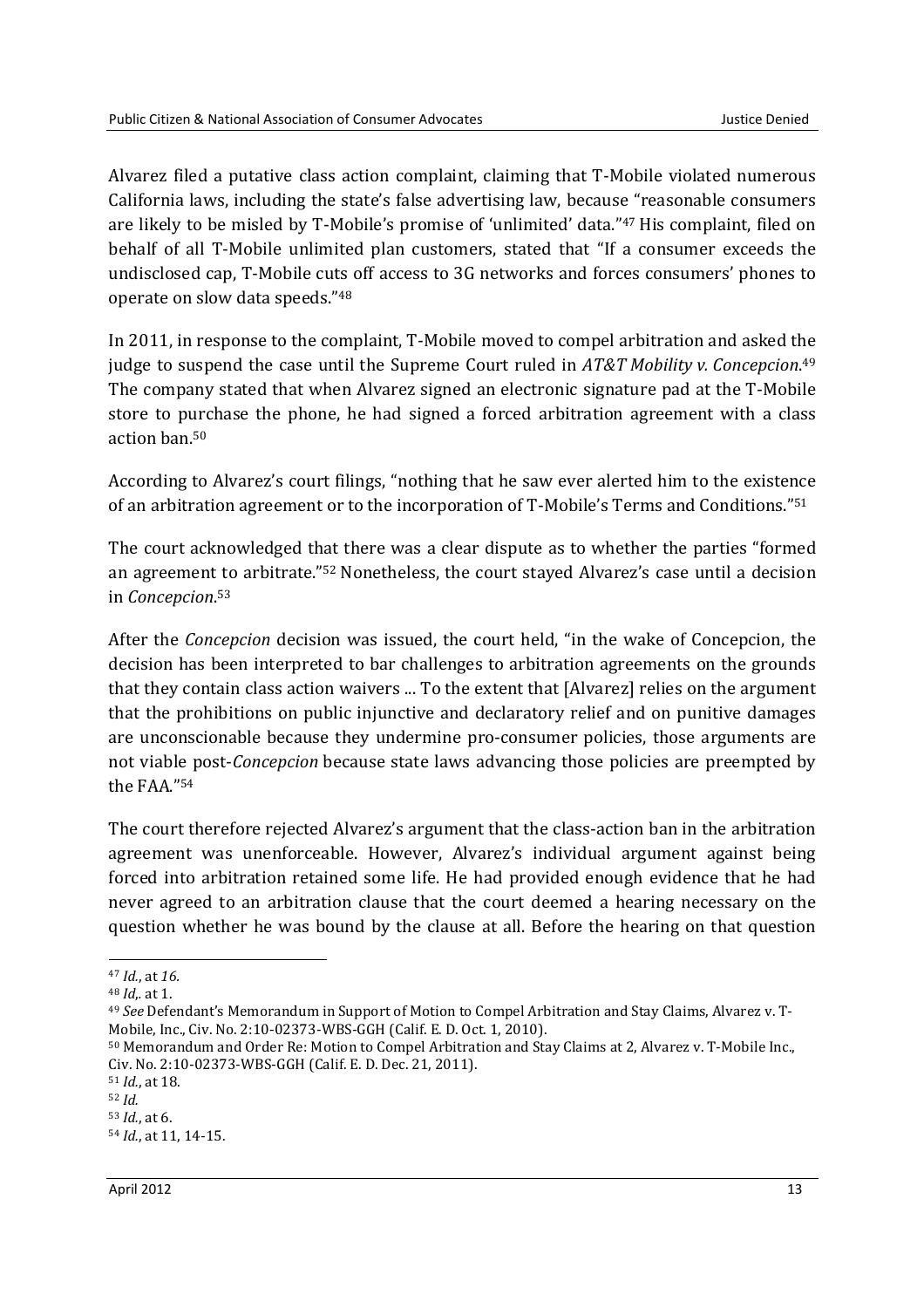could be held, T-Mobile agreed to a confidential settlement.<sup>55</sup> The vast majority of customers with the same complaint about T-Mobile's purported unlimited data plan are unlikely to receive redress.

"We, sadly, have turned away tens if not hundreds of case inquiries from consumers of T-Mobile and AT&T due to the arbitration clause," said Jenelle Welling, Alvarez's attorney.<sup>56</sup>

Alvarez's case is similar to one involving Verizon Wireless. New York Attorney General Andrew Cuomo in 2007 investigated Verizon Wireless for "deceptive marketing of its internet usage plans" because it had marketed Internet data plans as "unlimited" but had imposed hidden restrictions and abruptly terminated service for more than 13,000 customers for what the company deemed excessive use. 57

"When consumers are promised an 'unlimited' service' they do not expect the promise to be broken by hidden limitations," Cuomo said.<sup>58</sup>

Verizon Wireless settled the investigation by reimbursing \$1 million to customers who had their accounts wrongly terminated and paying the state of New York and a \$150,000 penalty. The decision of Verizon Wireless to settle in cases with facts very similar to those in the situation involving T-Mobile and Alvarez shows that T-Mobile's practice was likely illegal. Without class action litigation offering a meaningful alternative, consumers will increasingly have to rely on state attorneys general for any chance for redress for wrongdoing. It is unlikely that attorneys general will have the resources to effectually pursue such claims in most cases.

### **C. Service Members Were Denied a Chance to Pursue a Class Action Seeking Reimbursement for Prepaid Amounts on Leased Cars, as Required By Federal Law.**

*Synopsis:* Mathew Wolf, a member of the Army reserves, terminated the lease of his vehicle when he was ordered to active duty and deployed overseas, as allowed by the Servicemembers Civil Relief Act (SCRA). The auto company, Nissan Motor Acceptance Corp., accepted the car but refused to reimburse the pro-rated amount that Wolf had paid toward future monthly payments when he signed the lease. The statute requires such reimbursement. Wolf brought a class action lawsuit on behalf of himself and other in the military who were deployed overseas while they had leases on Nissan vehicles. Nissan

<sup>55</sup> Telephone Interview with Jenelle Welling, Attorney, Bramson, Plutzik, Mahler & Birkhaeuser LLP, (April 13, 2012).

<sup>56</sup> E-mail from Janelle Welling to Public Citizen researcher, Negah Mouzoon, April 13, 2012 (on file with author).

<sup>57</sup> ATTORNEY GENERAL OF THE STATE OF NEW YORK INTERNET BUREAU, IN THE MATTER OF VERIZON WIRELESS, ASSURANCE OF DISCONTINUANCE (Oct. 22, 2007).

<sup>58</sup> Press Release, Attorney General of the State of New York Internet Bureau, Verizon Wireless Agrees to Settle Deceptive Marketing Investigation (Oct. 23, 2007).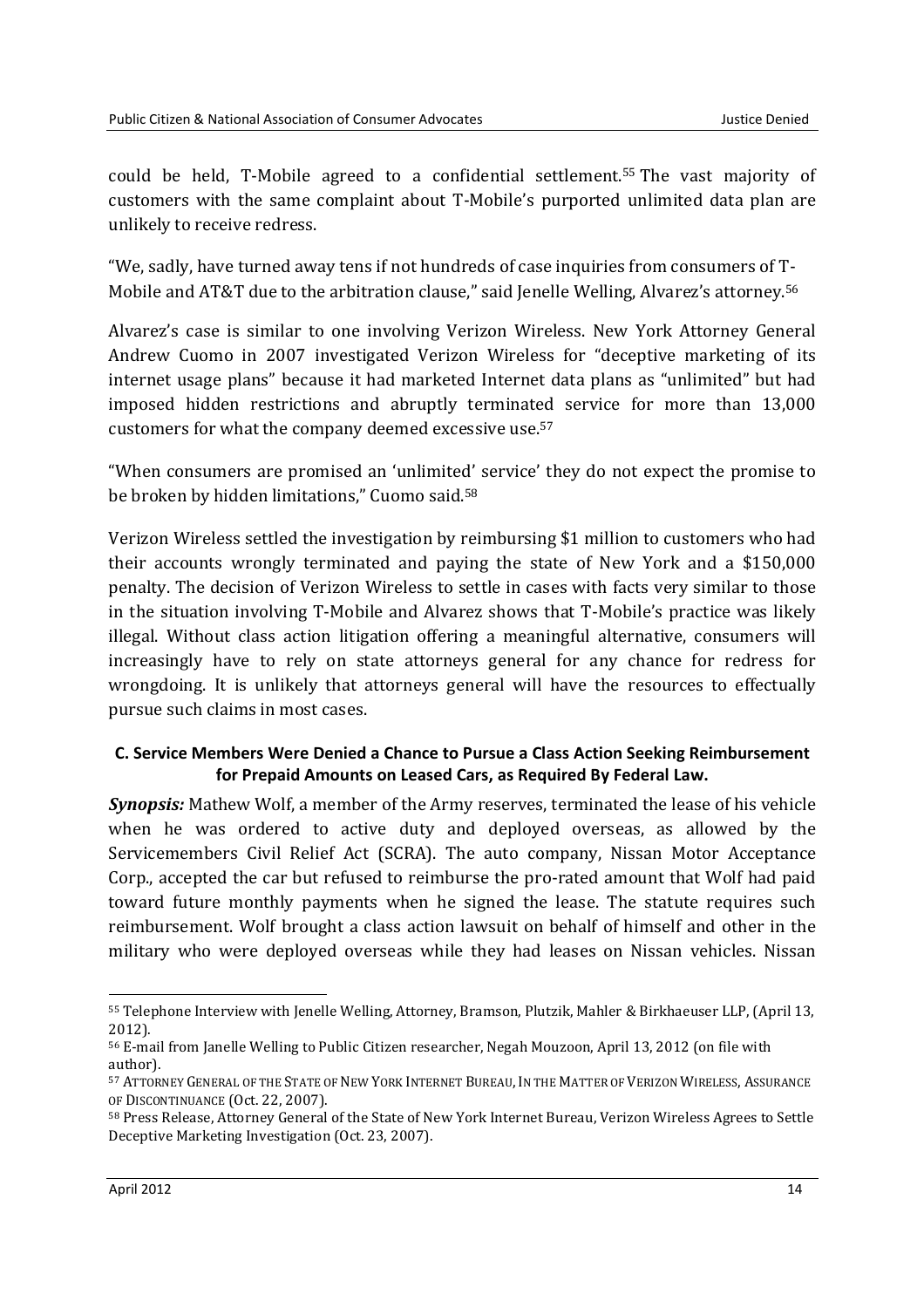moved to dismiss the case on the basis of its arbitration clause and class action ban. Wolf argued that the arbitration clause was unconscionable. A judge found Wolf's case sympathetic but concluded that the ruling in *Concepcion* left him no choice but to prohibit the class action from going forward.

*Details:* In November 2006, Mathew Wolf, a captain in the Judge Advocate General's Corps of the United States Army Reserves, signed an agreement to lease a Nissan Infiniti car for 39 months.59 He paid \$595 toward future monthly payments and also prepaid other charges that he could have paid on a monthly basis instead.<sup>60</sup>

About a year into the lease, Wolf was ordered to active duty and deployed overseas. Under a provision of the Servicemembers Civil Relief Act (SCRA), reservists and National Guard members are entitled to terminate automotive leases without penalty. Further, "lease amounts paid in advance for a period after the effective date of the termination of the lease shall be refunded to the lessee by the lessor," the law says.<sup>61</sup> In 2007, Wolf invoked his right under SCRA to return the car and terminate the lease.62 Nissan Motor Acceptance Corp. ("Nissan") accepted the car but refused to refund to Wolf the money he had paid in advance.<sup>63</sup>

In 2010, Wolf filed a class action lawsuit on behalf of himself and other service members who were similarly affected by Nissan's refusal to reimburse service members for prepaid fees on leases of automobiles they returned prematurely.<sup>64</sup>

The contract for Wolf's lease contained a forced arbitration clause and a class action ban: "If a dispute is arbitrated, you will give up your right to participate as a class representative or a class member on any class claim you may have against us including any right to class arbitration or any consolidation of individual Arbitrations."<sup>65</sup>

Nissan responded to the class action lawsuit by moving to compel individual arbitration.

In response, Wolf cited a New Jersey Supreme Court ruling (*Muhammad v. County Bank of Rehoboth Beach*) that concluded that a "class action waiver becomes 'problematic when the waiver is found in a consumer contract of adhesion in a setting in which disputes between

<sup>59</sup> Opinion at 2, Wolf v. Nissan Motor Acceptance Corporation, No. 10 Civ. 3338 (D.N.J. June 22, 2011), http://bit.ly/I3xSCk.

<sup>60</sup> *Id.*

<sup>61</sup> Servicemembers Civil Relief Act, § 305, 50 U.S.C. App. § 535.

<sup>62</sup> Opinion at 2, Wolf v. Nissan Motor Acceptance Corporation, No. 10 Civ. 3338 (D.N.J. June 22, 2011), http://bit.ly/I3xSCk.

<sup>63</sup> *Id.*, at 3.

<sup>64</sup> *Id.*

<sup>65</sup> *Id.*, at 8.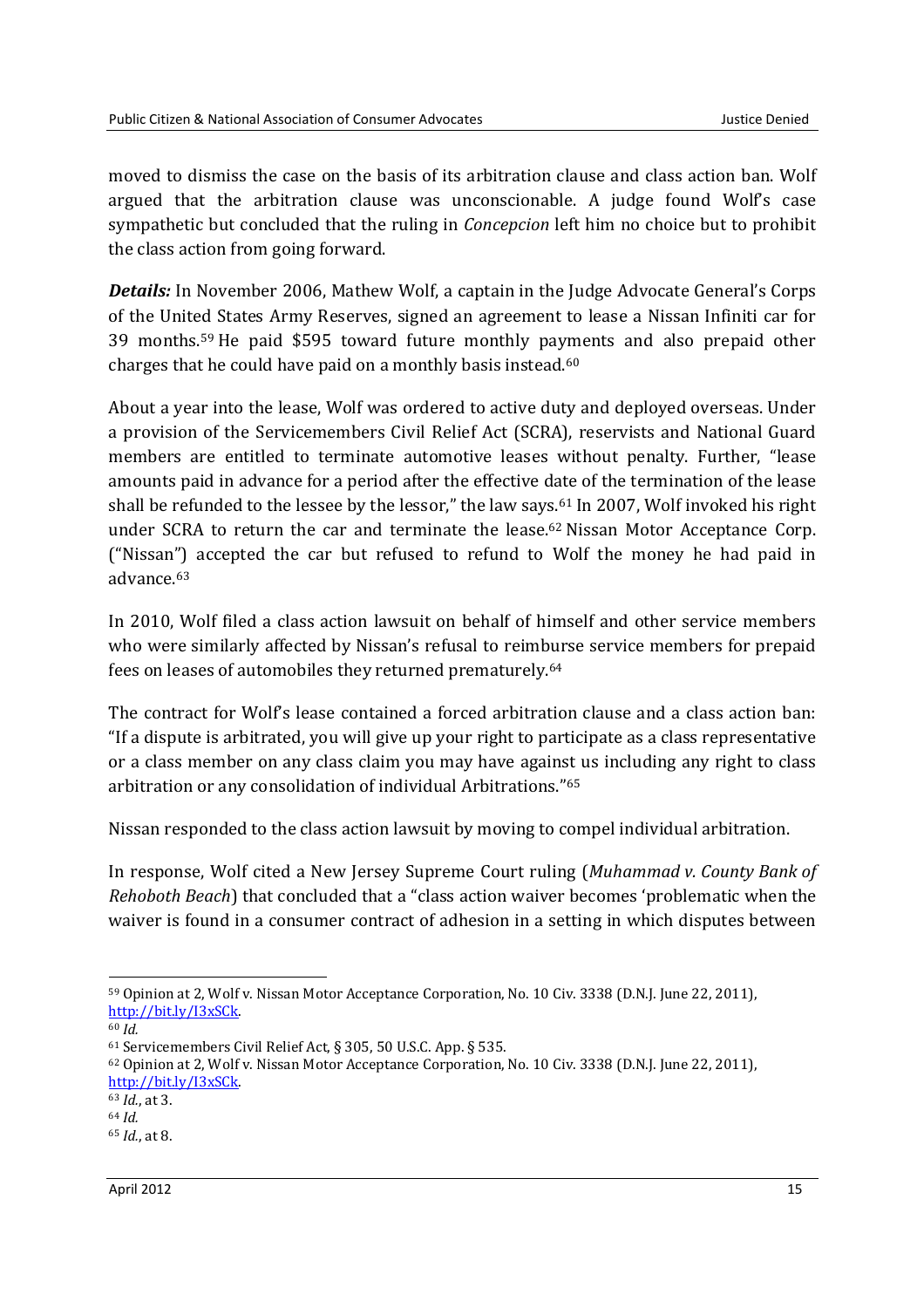the contracting parties predictably involve small amounts of damages.'"<sup>66</sup> Wolf argued that the Nissan arbitration clause was unconscionable and thus unenforceable.

The court noted that "Wolf's argument and authority are persuasive,"<sup>67</sup> but concluded that *Concepcion* required it uphold the arbitration clause, including the ban on class actions.

"Based on the United States Supreme Court's holding and reasoning in [*Concepcion*], the court cannot find that any public interest articulated in this case, either in connection with the SCRA or New Jersey law, overrides the clear, unambiguous, and binding class action waiver included in the parties' arbitration agreement," the judge wrote. "New Jersey precedent notwithstanding, the court is bound by the controlling authority of the United States Supreme Court."<sup>68</sup>

Wolf's attorney, Thomas Booth, estimated that, had the case been permitted to proceed as class action, the class may have included more than 1,000 service members whom Nissan had treated similarly to Wolf.<sup>69</sup>

Wolf may pursue arbitration to seek a refund for himself for the prorated prepaid amount at stake in his case, which is about \$250. But the other affected service members, most of whom are likely unaware of the mandatory refund provision they are entitled to under SCRA, will not receive compensation. Booth claims that withholding prorated refunds is an industry-wide practice, resulting in millions of dollars of denied refunds. He is also pursuing another class action complaint against Ford Motor Co. Ford has also moved to dismiss the case and compel arbitration on the basis of *Concepcion*. 70

Booth also represents service members suing BMW for the same practice. BMW did not include a class action ban in its contract, and the case is moving forward as a class action.<sup>71</sup>

<sup>66</sup> *Id*., at 16.

<sup>67</sup> *Id.*

<sup>68</sup> *Id.*, at 17.

<sup>69</sup> Telephone Interview with Thomas T. Booth, Jr., Esquire, Attorney, Law Offices of Thomas T. Booth, Jr.,

L.L.C., (April 16, 2012).

<sup>70</sup> *Id.* <sup>71</sup> *Id.*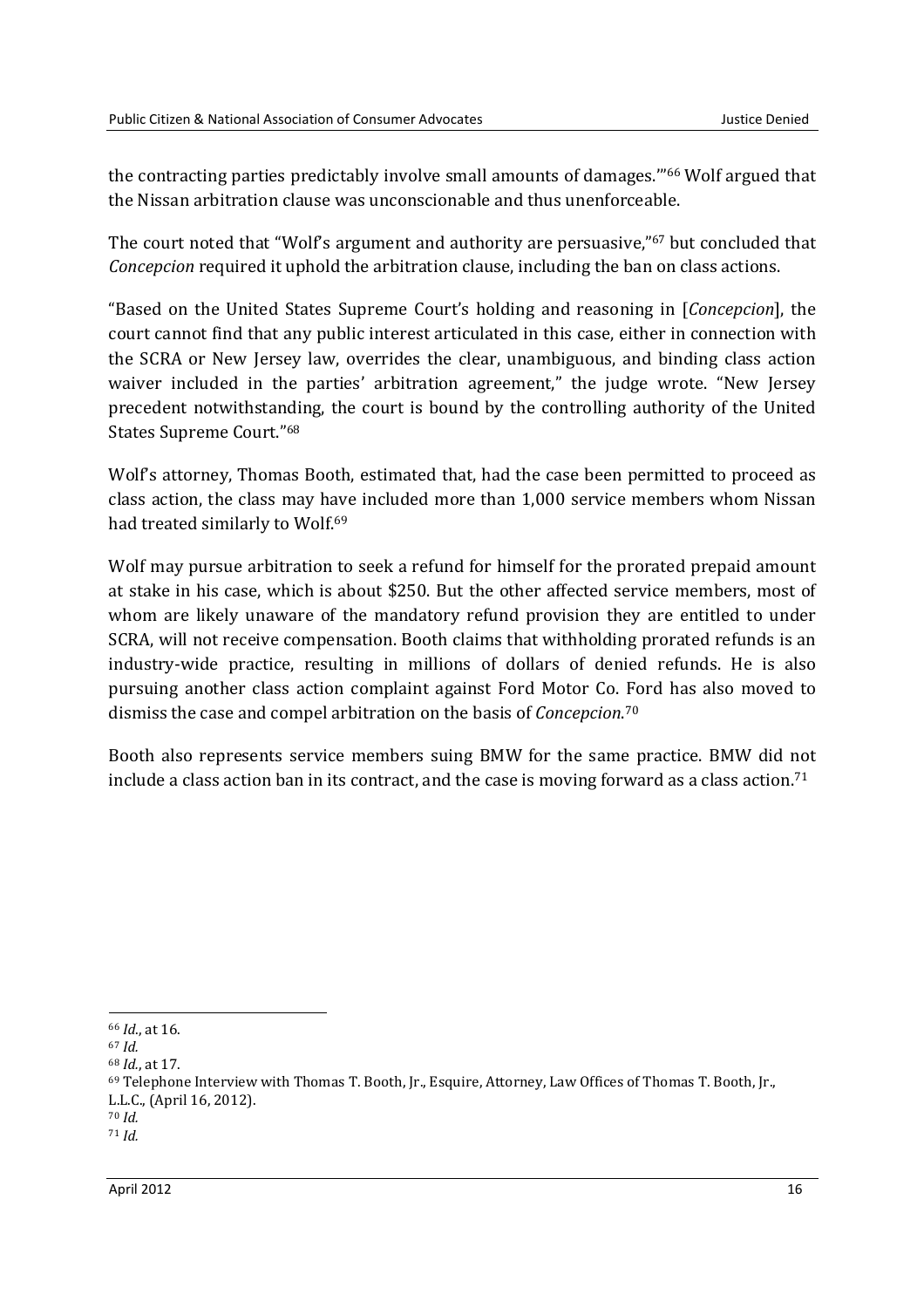### **II. Class Actions Provide a Vital Means for Consumers to Seek Redress for Harms.**

Class actions are a critical device for redress in situations in which a company's practices harm thousands of consumers, particularly when the harm amounts to a small-dollar loss for each consumer. This is because most individuals would not seek to recover a small loss on their own, and few could find a lawyer willing to litigate such a case on behalf of one consumer. Therefore, unless plaintiffs are able to pursue collective action, the company can escape accountability and leave consumers without redress. This section provides case studies of several types of examples in which class actions have permitted consumers to obtain remedies for systemic harms.

### **A. Class Actions Provide a Means to Combat Illegal Payday Lending Practices.**

Abusive payday lending practices provide a good example of the value of class actions for litigating small losses. Payday loans are short-term, extremely high-interest unsecured loans, also called cash advances. Payday borrowers, who are typically seeking emergency loans, promise to repay the advance out of their next paycheck or regular income payment.72 Finance charges for a \$100 loan typically range from \$15 to \$30. Charges for a two-week loan can result in annualized interest rates of 400 percent or more.<sup>73</sup>

At the end of the short loan period, many borrowers find it difficult to pay back the loan amount and the lender's fee. To avoid defaulting, borrowers often pay fees to "roll over" loans or opt to take out new loans to pay off older ones. The Center for Responsible Lending (CRL) estimates that "this churning of existing borrowers' loans every two weeks accounts for three-fourths of all payday lending," setting up borrowers for failure and lenders for more business.74 CRL further estimates that "91 percent of all payday loans are made to repeat borrowers trapped in a cycle of debt with five or more payday loans per year."<sup>75</sup>

Some payday lenders have come under scrutiny for abusive or illegal practices. For example, some have made unauthorized debits from consumers' checking accounts or used aggressive methods to collect debts, such as "posing as federal authorities, threatening borrowers with criminal prosecution, trying to garnish wages improperly, and harassing

<sup>72</sup> Federal Deposit Insurance Corp., An Update on Emerging Issues in Banking, Payday Lending, January 2003, http://1.usa.gov/J9BTXX.

<sup>73</sup> Consumer Federation of America, Payday Loan Consumer Information, http://bit.ly/I9ZKpA .

<sup>74</sup> LESLIE PARRISH AND URIAH KING, CENTER FOR RESPONSIBLE LENDING, PHANTOM DEMAND: SHORT-TERM DUE DATE GENERATES NEED FOR REPEAT PAYDAY LOANS, ACCOUNTING FOR 76% OF TOTAL VOLUME, Executive Summary (July 9, 2009), http://bit.ly/K2OU1H.

<sup>75</sup> Brief Amicus Curiae for The Center for Responsible Lending in Support Of Plaintiffs-Appellants' Brief, John R. Kucan, Jr. and Terry Coates (on Behalf of Themselves and all Other Persons Similarly Situated) v. Advance America et al., No. COA06-447 (North Carolina Court of Appeals June 9, 2006).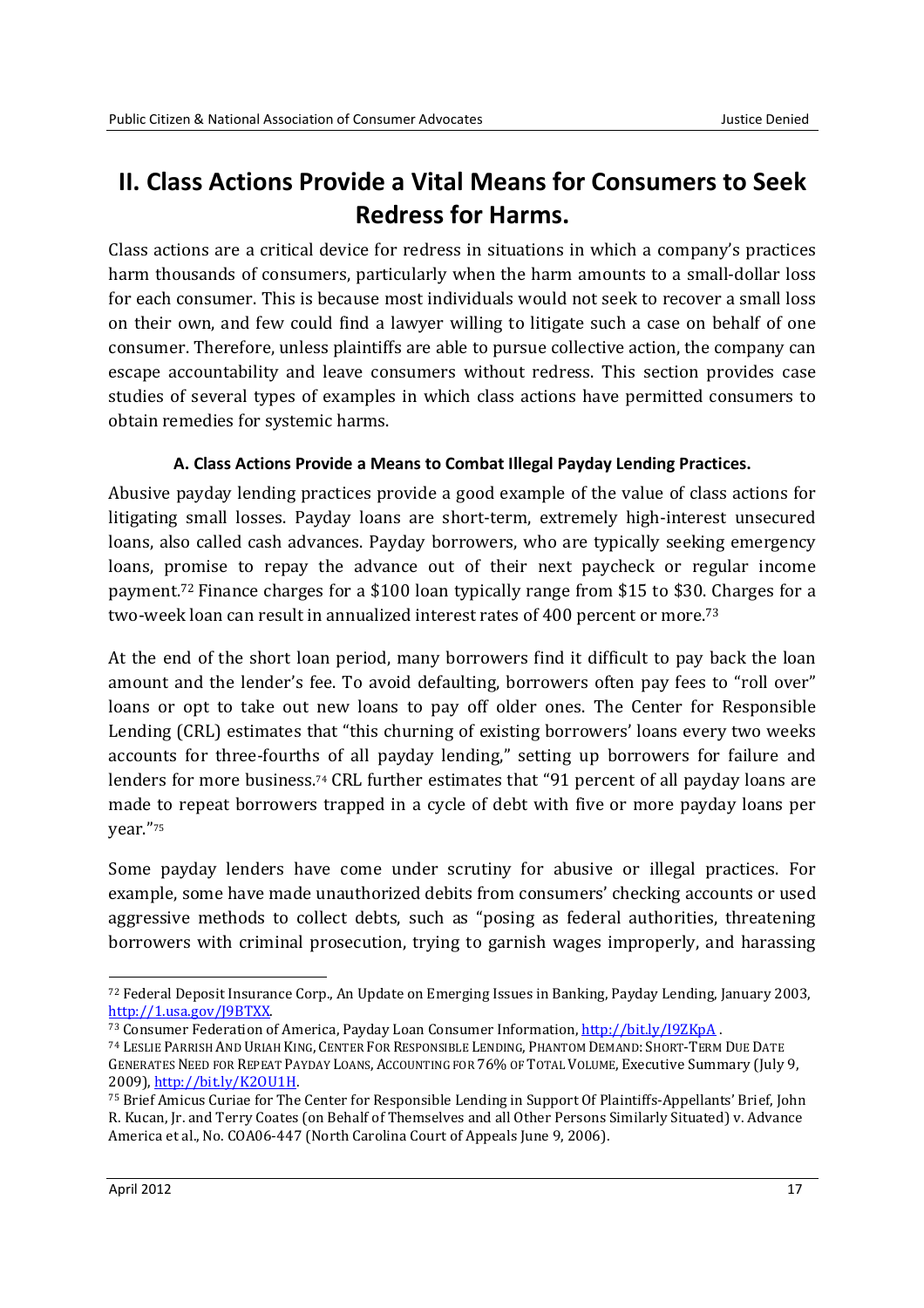the borrower as well as their families, friends, and co-workers."<sup>76</sup> Potential compensation for consumers seeking to hold a payday lender accountable for these abuses generally would be too small for individuals to pursue on their own. Class action lawsuits offer a means to address the wrongdoing more efficiently by combining the claims of hundreds or thousands of consumers into one case.

In 2011, hundreds of thousands of North Carolina consumers benefited from three class action settlements against payday lenders. The lawsuits, which began in 2004, alleged that payday loan businesses Advance America,<sup>77</sup> Check 'N Go,<sup>78</sup> and Check Into Cash<sup>79</sup> charged illegal fees and interest rates to borrowers—and also operated in violation of a North Carolina law that bans payday lending.

Consumers in the case against Advance America had borrowed \$500 or less for terms of 10 to 30 days. According to the allegations in the complaints, the finance charges for the loans amounted to more than 400 percent annual percentage rate (APR).<sup>80</sup>

In 2001, Advance America operated 126 stores in the state under the names of "Advance America," "Cash Advance Centers," and "National Cash Advance" and brought in \$31 million in annual revenue, the complaint alleged.<sup>81</sup> After North Carolina banned the loans in 2001, the complaint alleged that Advance America sought to evade the ban by entering into arrangements, known as "rent-a-charter," to become an "agent" of banks chartered in other states.<sup>82</sup>

Other payday lenders, such as Check 'N Go and Check Into Cash, pursued a similar course. Class action complaints alleged that these businesses violated North Carolina's prohibition on payday lending and issued loans carrying finance charges and interest rates totaling more than 400 percent APR, in excess of North Carolina's permitted limits. The consumers also alleged that the companies engaged in unfair trade practices by requiring customers to provide personal checks as security deposits despite being aware that the customers lacked the funds to honor the checks, and that the loans were structured in a way that

<sup>76</sup> Prepared Remarks by Richard Cordray, Director of the Consumer Financial Protection Bureau Payday Loan Field Hearing, Birmingham, Ala. (Jan. 19, 2012), http://tinyurl.com/7mu3hwb.

<sup>77</sup> Complaint, *Kucan v. Advance America*, *Cash Advance Centers of North Carolina, Inc*.; *Advance America, Cash Advance Centers, Inc.; and William M. Webster, IV* (New Hanover Cty, North Carolina, Sup. Ct. Div., 04-CVS-2860), filed July 27, 2004, http://bit.ly/IqxbD.

<sup>78</sup> Complaint, *McQuillan v. Check 'N Go of North Carolina, Inc., CNG Financial Corp., Jared A. David and A. David Davis* (New Hanover Cty, North Carolina, Sup. Ct. Div. , 04-CVS-2858), filed July 27, 2004, http://bit.ly/JQiszv. <sup>79</sup> *Hager v. Check Into Cash of North Carolina, Inc., Check Into Cash, Inc., Jones Mgmt. Serv., W. Allan Jones and Stephen M. Scoggins* (New Hanover Cty, North Carolina, Sup. Ct. Div. , 04-CVS-2859), filed July 27, 2004, http://bit.ly/I7SQxA .

<sup>80</sup> Kucan Complaint, at 18.

<sup>81</sup> *Id.*, at 10.

<sup>82</sup> *Id.*, at 13.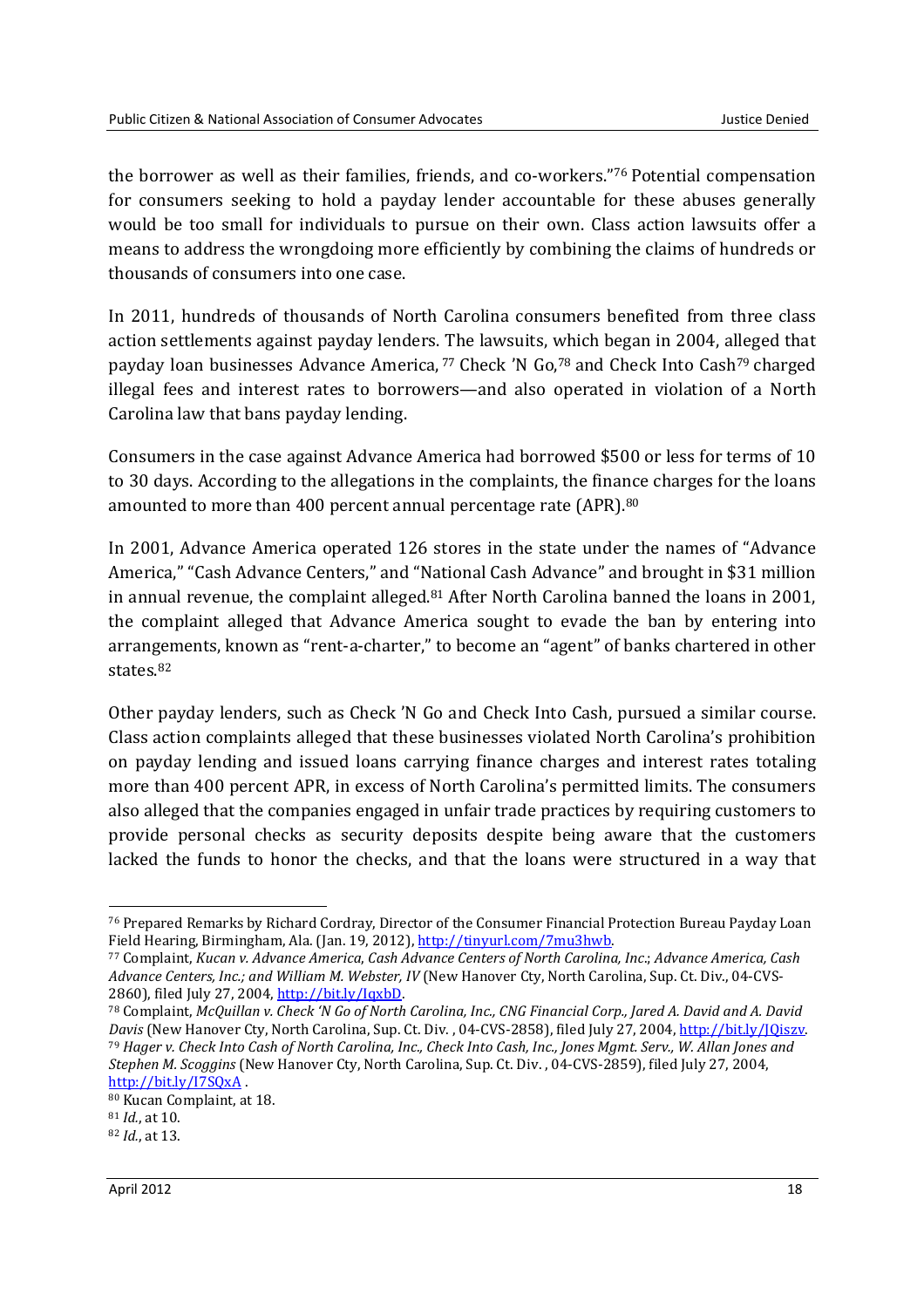made it "difficult for consumers to pay in full at the end of the loan period without needing to borrow again before the next payday."<sup>83</sup>

To receive the loans, consumers signed "customer agreements" that required them to enter into arbitration to resolve disputes with the companies. The contracts also forbade participation in class actions. Although the contracts allowed claims to be heard in a "small claims tribunal," they stipulated that appeals would have to be heard in arbitration.<sup>84</sup>

A trial court in North Carolina struck down the class action bans in the payday lending contracts, finding that arbitration would shield the bad business practices while leaving the consumers without recourse.85 The court offered several justifications for its rulings:

(1) Because the amount of recovery per consumer was relatively small, individual arbitration of small claims would prevent consumers from obtaining adequate legal counsel to pursue their claims.<sup>86</sup>

(2) Every payday lender doing business in North Carolina required individual arbitration.<sup>87</sup>

(3) There had been no arbitrations filed against any of the three lenders (Advance America, Check Into Cash, and Check 'N Go), showing that the arbitration clauses and class action bans unjustly freed the companies from liability.<sup>88</sup>

(4) Consumers could not obtain short-term loans without signing contracts with arbitration clauses, depriving them of meaningful choice.<sup>89</sup>

(5) The contracts were one-sided and non-negotiable. 90

The court's decision gave thousands of affected consumers a chance to seek compensation through the civil justice system. The three cases, on behalf of consumers who had entered into one or more payday loan transactions at the payday lending offices, were settled between September 2010 and December 2010.<sup>91</sup>

<sup>83</sup> *Id.*, at 27.

<sup>84</sup> *Kucan v. Advance America*, Order denying defendant's motion to compel arbitration and stay proceedings, at 6 (June 26, 2009).

<sup>85</sup> *Kucan v. Advance America* Order; *Hager v. Check Into Cash*, Order (June 26, 2009); *McQuillan v Check 'N Go*, Order denying motion to compel arbitration (July 9, 2009).

<sup>86</sup> Advance America Order*, at 10.* Check Into Cash Order, at 10.

<sup>87</sup> See, Advance America Order, at 7.

<sup>88</sup> *Id.*, at 7, 10*;* Check Into Cash Order*,* at 11.

<sup>89</sup> Advance America Order, at 11; Check Into Cash Order, at 8; Check 'N Go, Order, at 8.

<sup>90</sup> See, Check Into Cash Order, at 8*.*

<sup>91</sup> Check Into Cash Settlement Agreement, at 19-20.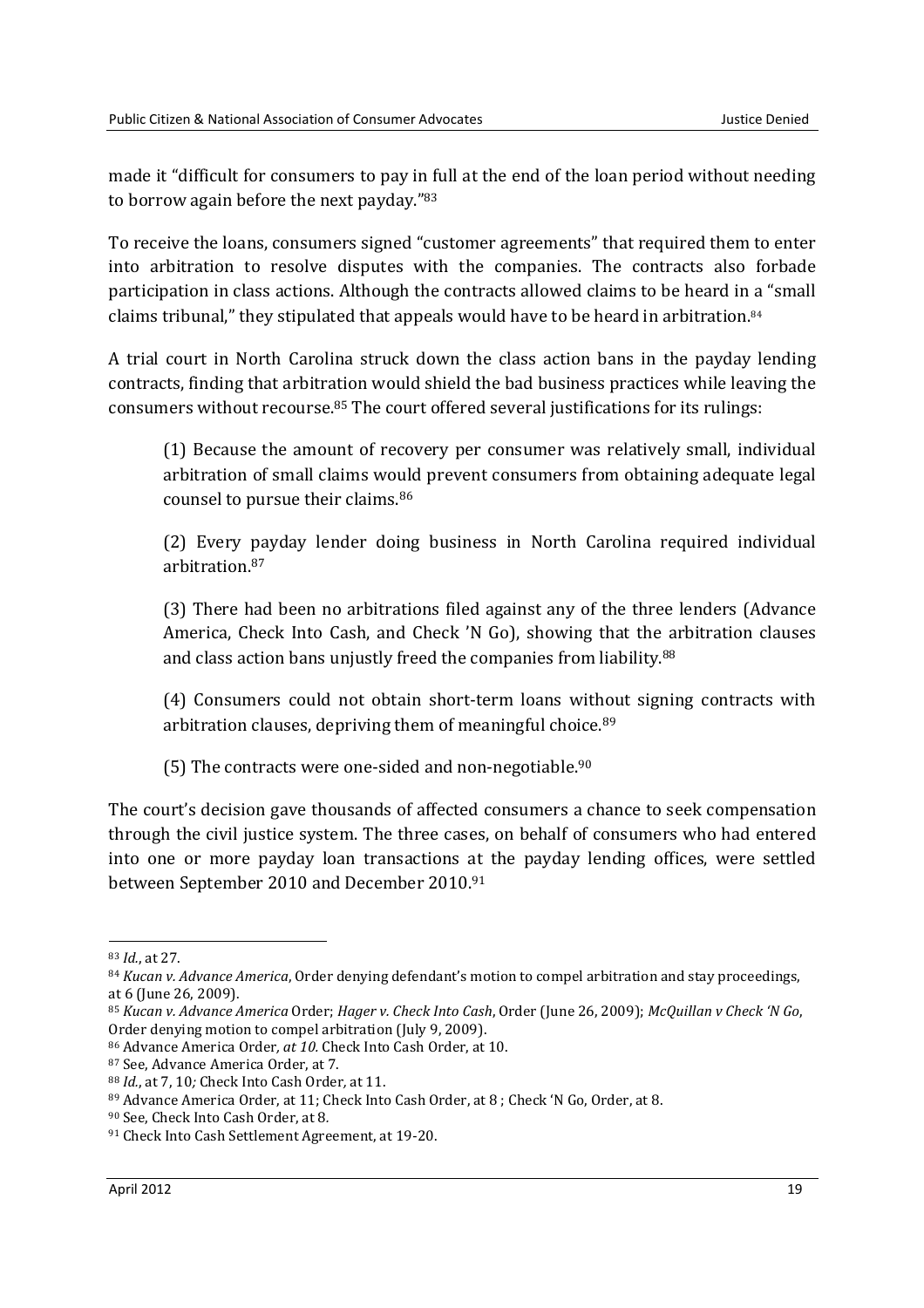The Advance America class action had 135,136 participants.<sup>92</sup> The court approved the settlement of \$18.8 million in October 2010.93 The class received \$12 million, a minimum of \$10 per person. The remainder was largely directed to the payment of attorney's fees and expenses and class administration costs.<sup>94</sup>

Payday lender Check 'N Go settled its case involving 118,906 class members<sup>95</sup> for \$14 million.96 After deduction for expenses, attorney fees and costs of administration, \$8.8 million was available for the class members.97 To the extent that class members could not be located, the funds designated for the missing class members were distributed to those class members who could be located. Each class member received payments ranging from \$10 to hundreds of dollars.<sup>98</sup>

The class action against Check Into Cash involved 109,000 class members and settled for \$12 million.<sup>99</sup> After deduction for expenses, attorney fees and costs of administration, \$7.5 million was available for distribution to class members.100 The settlement amounts in each case are being divided among class members in proportion to the fees paid by each class member, ranging from \$10 to hundreds of dollars to all class members who paid any payday fees.<sup>101</sup>

The payday lenders previously had been forced by North Carolina to stop making illegal loans in the state.102 The class actions reimbursed hundreds of thousands of consumers who had paid illegal fees and interest. The payday lenders also agreed not to make any claims or reports to credit agencies regarding payday loans they administered.103 This illustrates the potential for class action litigation to serve the public by halting unfair practices as well as providing compensation to consumers harmed by wrongdoing.

<sup>92</sup> Kucan v. Advance America, Status Report and Motion for approval of additional class member location efforts (Dec. 2, 2011), at 2.

<sup>93</sup> Id. Advance America Order Preliminarily Approving Class Settlement*.*

<sup>94</sup> Advance America Order Preliminarily Approving Class Settlement, at 14.

<sup>95</sup> McQuillan v. Check 'N Go, Status Report and Motion for approval of additional class member location efforts, dated Dec. 2, 2011, at 2.

<sup>96</sup> Check 'N Go Settlement, at 7.

<sup>97</sup> Check 'N Go Class Notice, dated January 27, 2011, at 1.

<sup>98</sup> Check 'N Go Settlement Agreement, at 13.

<sup>99</sup> Check Into Cash Settlement Agreement, (December 2010), at 8.

<sup>100</sup> Check Into Cash Notice of Settlement to class members.

<sup>101</sup> Check Into Cash Settlement Agreement (December 2010).

<sup>102</sup> Payday Lending On The Way Out In NC, March 1, 2006, http://bit.ly/IfwYBr.

<sup>103</sup> Check 'No Go Settlement Agreement, at 9-10.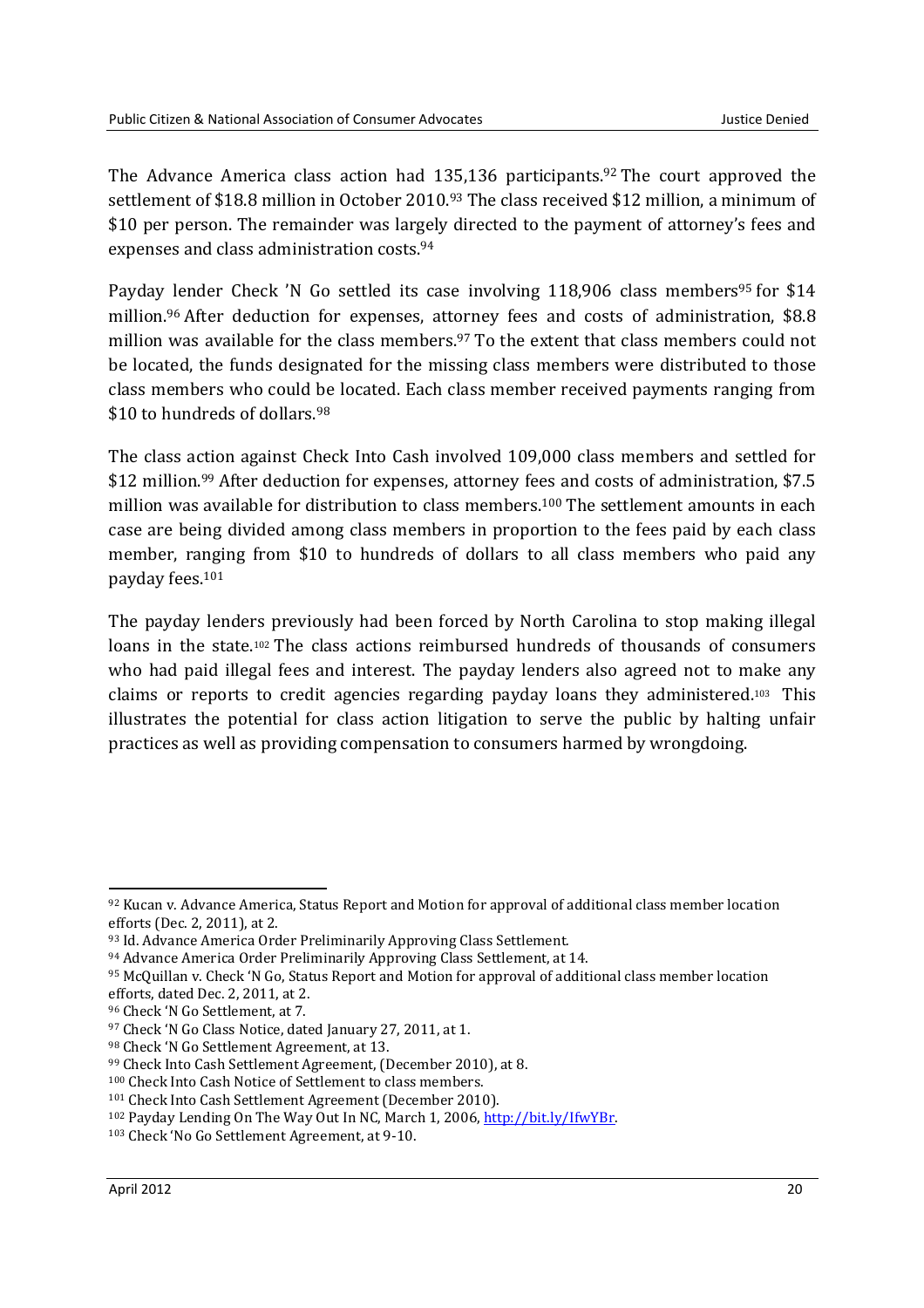### **B. Class Actions Provide a Procedure to Combat Uniform Bad Practices.**

"Unfair, deceptive, or abusive acts and practices can cause significant financial injury to consumers, erode consumer confidence, and undermine the financial marketplace."<sup>104</sup> —Consumer Financial Protection Bureau

The 2003 class action *Curry v. Fairbanks Capital Corp*. <sup>105</sup> is another example of how aggregating claims into a single case can be an appropriate and efficient way to address harms to consumers. *Curry* was a consolidation of more than 30 cases filed by consumers from a dozen states whose residential mortgages were serviced by Fairbanks Capital Holding Corp., a Utah-based mortgage residential loan servicing company now known as Select Portfolio Servicing Inc. The class action, on behalf of approximately 600,000 consumers, alleged that Fairbanks engaged in "a pattern and practice of uniform nationwide unfair, unlawful and deceptive business practices in its servicing of residential mortgage loans," and that its misconduct resulted in consumers substantially overpaying fees and charges, which exacerbated delinquencies and caused unnecessary or illegal foreclosures.<sup>106</sup>

According to the homeowners' complaint, Fairbanks collected improperly assessed fees, interest, costs and charges not authorized by the loan documents; mishandled borrowers' mortgage payments and escrow accounts by failing to timely credit borrowers' payments or provide clear information; treated borrowers who had made timely and sufficient loan payments as if they were in default; forced borrowers to remit payments through a fee system in which the company would benefit; attempted to file defective foreclosure actions without proper notice; and engaged in unlawful collection practices by harassing borrowers and attempting to collect amounts not legally owed by the borrowers.<sup>107</sup>

The class action alleged that Fairbanks' business practices violated the unfair and deceptive acts and practices laws of numerous states, as well as state common laws.<sup>108</sup> Fairbanks'

<sup>105</sup> Curry v. Fairbanks, Case, No. 03-10895-DPW, Settlement Agreement and Release (2003), http://www.ftc.gov/bcp/cases/fairbanks/classact\_agrmt.pdf; U.S. v. Fairbanks Capital Corp.; Curry v. Fairbanks Capital Corp., 2004 WL 3322609, (D. Mass. 2004), Final Order Certifying Settlement Class and Approving Settlement. *See, also*, *Curry v. Fairbanks*, Complaint, 1414 PLI/Corp 97.

<sup>106</sup> Curry v. Fairbanks Settlement Agreement and Release, 1414 PLI/Corp 97. The class action included consumers from California, Pennsylvania, Illinois, Maryland, North Carolina, Alabama, Florida, Louisiana, Michigan, Ohio, Nevada, Massachusetts.

<sup>-</sup><sup>104</sup> Consumer Financial Protection Bureau (CFPB), Consumer Laws and Regulations: Unfair, Deceptive, or Abusive Acts or Practices (UDAAP), http://tinyurl.com/6rb95bl.

<sup>107</sup> Curry Complaint, 1414 PLI/Corp 97.

<sup>108</sup> *Id.*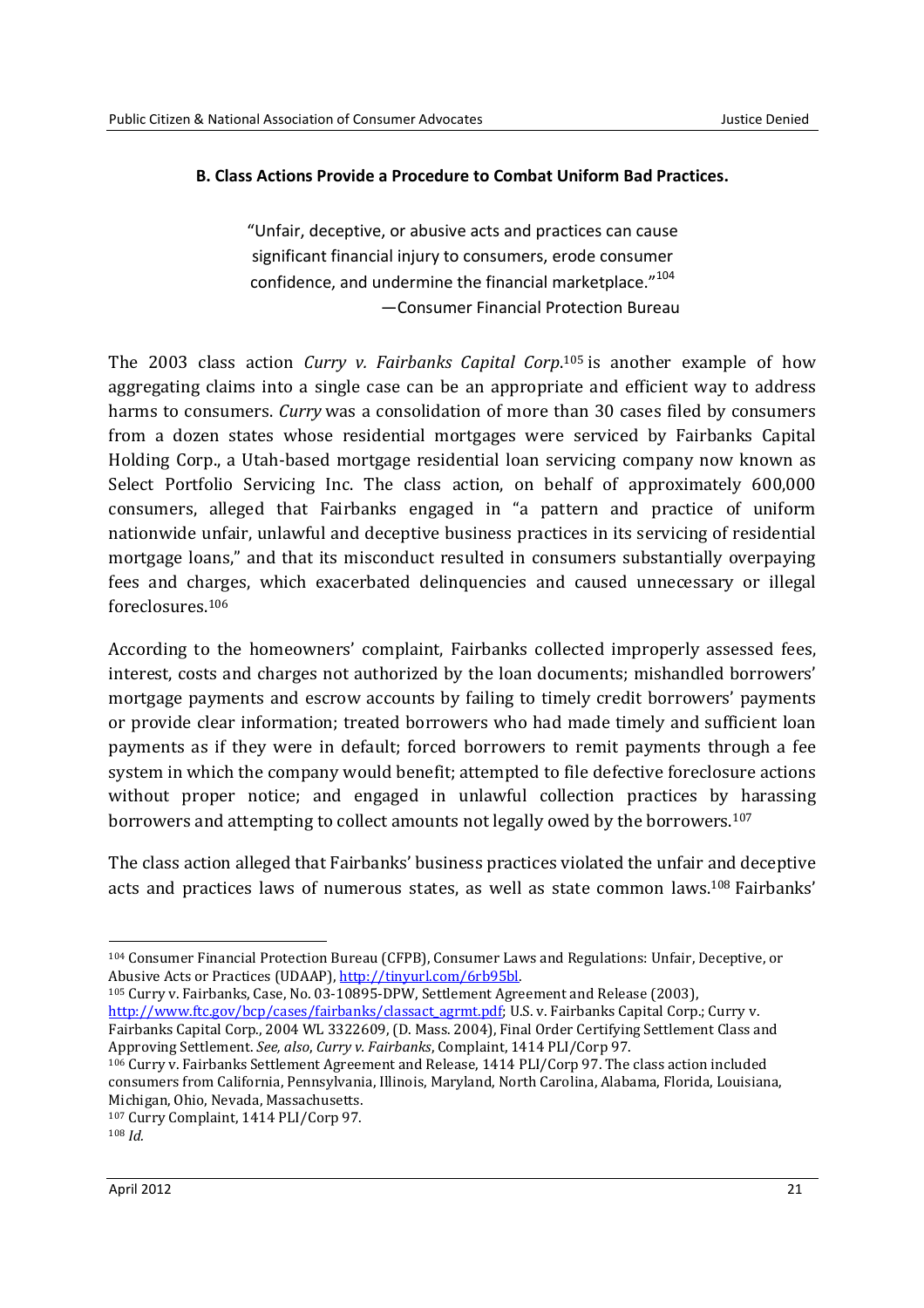alleged acts also violated the federal Real Estate Settlement Procedures Act, the Fair Debt Collection Practices Act, and the Truth in Lending Act.<sup>109</sup>

The class action was settled in 2003 simultaneously with an agreement with the Federal Trade Commission and the Department of Housing and Urban Development. The settlements resulted in a transformation of Fairbanks' mortgage servicing procedures and practices:

(1) Fairbanks agreed to a \$40 million "consumer redress fund," which was negotiated with the FTC as well as the consumer class.110 Class members would be notified and would return a form to make a claim.111 The amount received by a class member would be either proportionate to the total amount of fees and charges that Fairbanks charged or assessed against the class member, or proportionate to the economic harm or statutory damages suffered.<sup>112</sup>

(2) Outside the scope of the redress fund, Fairbanks agreed to a "reverse or reimburse" program, in which it would cancel improperly or unnecessarily assessed charges, as well as refund paid charges, fees, penalties and interest, including money recovered following a completed foreclosure.<sup>113</sup>

(3) Fairbanks agreed to implement a comprehensive set of changes, including data integrity checkpoints and edits; "hello and goodbye letters" to borrowers alerting them of the transfer of service to and from Fairbanks; proper notice and validation of debt letters; file scrubbing for hazard insurance policy information to confirm the status of the borrower's previous insurance coverage; quality assurance teams to review communications with borrowers; implementation of software to assist in forecasting customer service staffing; redesign of monthly mortgage statements to make them easier to read and understand; audits to review planned credit bureau reporting; changes to collections practices and foreclosure referral; and a consumer ombudsman to address borrowers' issues.<sup>114</sup>

(4) Fairbanks also agreed to implement a default resolution program with a set of procedures for addressing borrowers whose payments are delinquent.<sup>115</sup>

<sup>109</sup> Curry Complaint, 1414 PLI/Corp 97.

<sup>110</sup> Curry Settlement and Release, at 4.

<sup>111</sup> *Id.*, at 17.

<sup>112</sup> *Id.*, at 26.

<sup>113</sup> *Id.*, at 27.

<sup>114</sup> Curry Settlement and Release, Appendix, at 2.

<sup>115</sup> *Id.*, Appendix 1.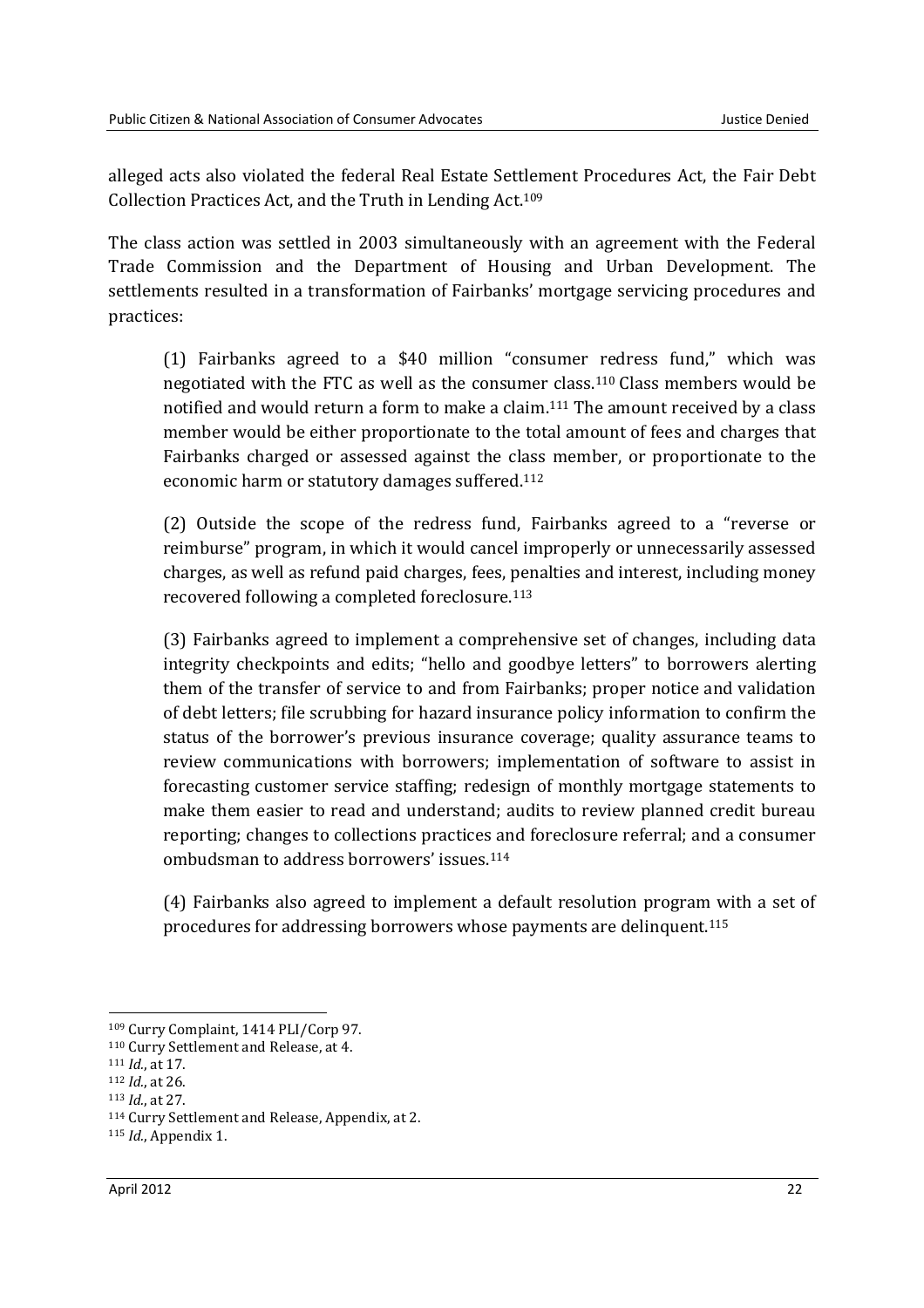The attorneys' fees in the class action were capped at \$8.25 million plus litigation costs, and the named plaintiffs each received an incentive award no greater than \$3,500.<sup>116</sup>

Combined with the public enforcement, the consolidated private class action was indispensable for getting the consumers a remedy for the harm they suffered.

### **C. Numerous Class Actions Have Confronted Discriminatory Auto Lending.**

"(I)njunctive relief is an important part of resolving a class action  $$ *often the most important part*, as injunctive relief often changes the way a company does business."<sup>117</sup> — Charles S. Mishkind and V. Scott Kneese

Consumer class actions provide a critical tool for obtaining non-monetary protections for consumers, particularly injunctive relief. A court can order a business to cease widespread bad practices or enforce settlements in case in which the business agrees to do so. Injunctive relief can also benefit consumers who are not participants in a class action, because a change in business practices would affect future customers of the business.<sup>118</sup> On the other hand, it is unrealistic and, often impossible, for a consumer forced into private individual arbitration to succeed in persuading a corporation to change its harmful practices without the benefit of traditional litigation proceedings, such as discovery, motion practice, and a public record of the proceedings, to uncover the extent and nature of the wrongdoing.

The impact of injunctive remedies is illustrated by class action lawsuits alleging discriminatory lending practices. In the late 1990s, car buyers uncovered disturbing business practices in auto lending. Automobile financing procedures appeared to treat African-American and Latino car buyers differently from their white counterparts. Consumers alleging they were victims of discrimination brought a series of class action lawsuits on behalf of other African-American and Latino car buyers who had obtained financing from auto lenders, particularly those owned by auto manufacturers (including General Motors Acceptance Corp. (GMAC), Daimler Chrysler Financial, Toyota Motor Credit Corp., Nissan Motors Acceptance Corp. (NMAC), and American Honda Finance Corp.<sup>119</sup>).

<sup>116</sup> *Id.*, at 22, 23.

<sup>117</sup> Charles S. Mishkind and V. Scott Kneese, *The Big Risks: Class Action And Pattern And Practice Cases*, Practising Law Institute, Litigation and Administrative Practice Course Handbook Series, 637 PLI/Lit 339, 398 (October 2001).

<sup>118</sup> Richard L. Marcus, *They Can't Do That, Can They? Tort Reform Via Rule 23*, 80 CORNELL L. REV. 858, 883 (1995).

<sup>119</sup> Smith v. Daimler Chrysler, Baltimore v. Toyota Motor Credit Corp., Jones v. Ford Motor Credit Co., Cason v. Nissan Motors Acceptance Corp., Willis v. American Honda Finance Corp. Documents available online at the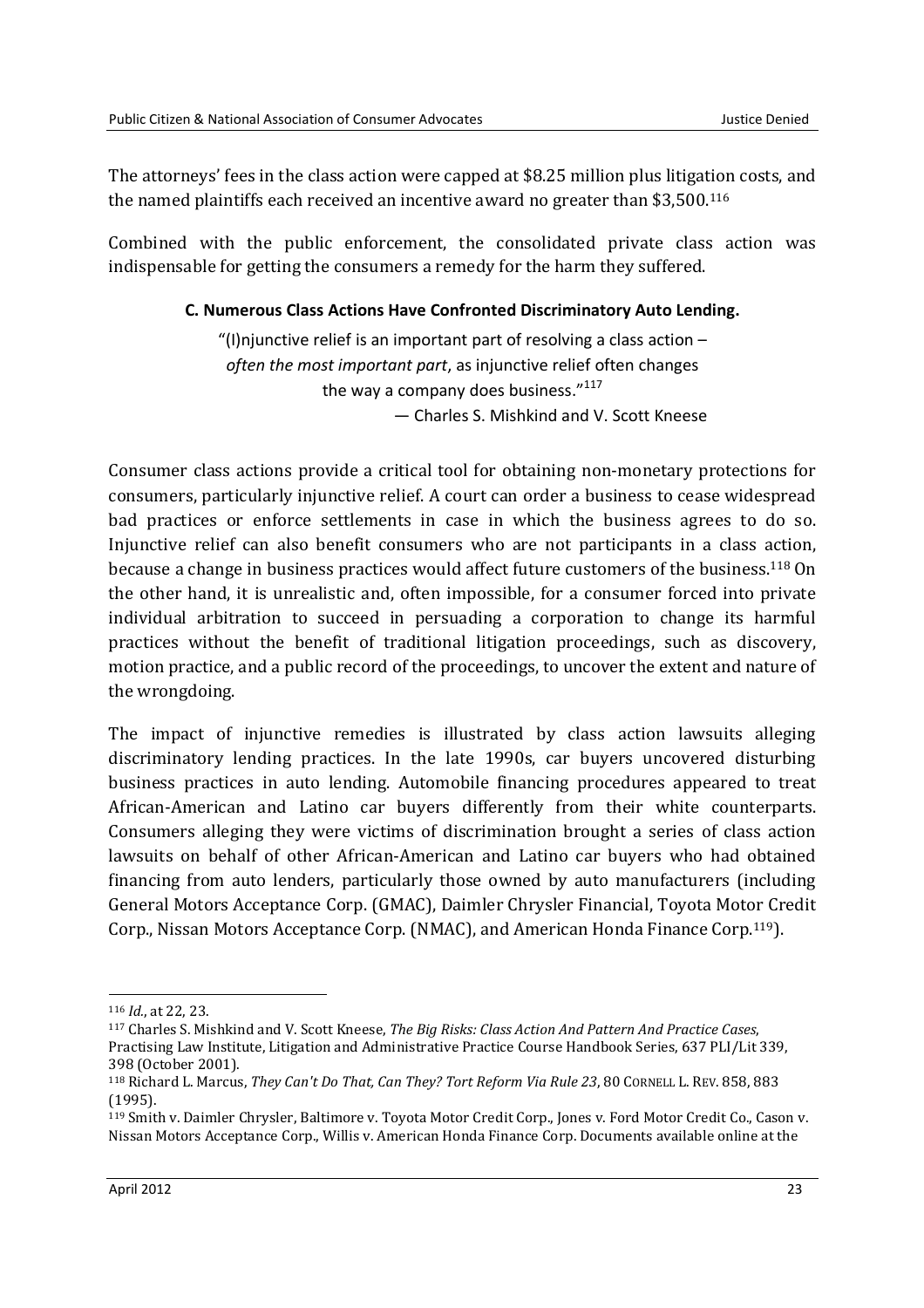The lawsuits alleged that, in the auto financing programs, lenders would purchase contracts that dealers entered into with car buyers. The lenders would then require minimum APRs for the loans, depending on the car buyers' credit history. Dealers would then add a markup charge on top of the approved interest rates on the loans.<sup>120</sup> Loan contracts with rates higher than the approved rates as a result of the markup charges were more profitable for both the dealer and the lender because the companies would split the difference between the higher APR and the markup charge.121 Generally, consumers were unaware of the markup. The lenders prohibited the dealers from sharing information about the approved rates or whether the APRs on the loans included markups.<sup>122</sup>

The complaints alleged that the markups were subjective, unrelated to credit risk, and ultimately caused the average finance charges on the loans of African-American and Latino customers to be higher than those paid by similarly situated customers. For example, according to the findings in a 2004 report in the class action against Toyota Motor Credit Corp., 43.3 percent of African-American borrowers were charged a markup, compared to 22.2 percent of white borrowers. African-American borrowers on average paid more than two times the amount in markups compared to white car buyers, and African-American borrowers were charged on average \$1,108 compared to only \$698 for white borrowers.<sup>123</sup> The complaints alleged that the practice violated the federal Equal Credit Opportunity Act, which prohibits discrimination in any aspect of a credit transaction.<sup>124</sup>

Between 2004 and 2005, classes of customers and their auto lenders negotiated finalized numerous settlement agreements, which required the lenders to institute significant changes in their business practices. The cases did not include monetary damages. The auto lenders agreed not to purchase loans with interest rate markups of more than a certain percentage (markup caps); to establish pre-approved loan programs; to initiate and fund consumer education initiatives; and to provide written APR disclosures in their loan contracts.<sup>125</sup>

For example, in its settlement, NMAC agreed to (a) a 3 percent cap on the markup charges that dealers may add onto loan interest rates for new car buyers, and a 2 percent cap for used car buyers (NMAC); (b) a credit pre-approval program with "no markup" rates for

**.** 

website of the National Consumer Law Center, http://bit.ly/IDiCv9. Also, *See, generally*, National Consumer Law Center, Auto Finance Discrimination, http://bit.ly/I5H6zP

<sup>120</sup> Settlement Agreement, Coleman v. GMAC, M.D. Tenn., Feb 2004.

<sup>121</sup> The National Consumer Law Center, Coleman v. GMAC, Frequently Asked Questions.

<sup>122</sup> National Consumer Law Center. Coleman v. GMAC, Frequently Asked Questions.

<sup>123</sup> Report On The Racial Impact Of AHFC's Finance Charge Markup Policy In The Matter Of Terry Willis, Et Al. v. American Honda Finance Corporation (AHFC), June 30, 2004, Prepared By Mark A. Cohen, Ph.D., at 1 (2004).

<sup>124</sup> *See, generally*, Settlement Agreements of Coleman v. GMAC, Cason v. NMAC, Willis v. AHFC, I.

<sup>125</sup> *See, generally*, Settlement Agreements.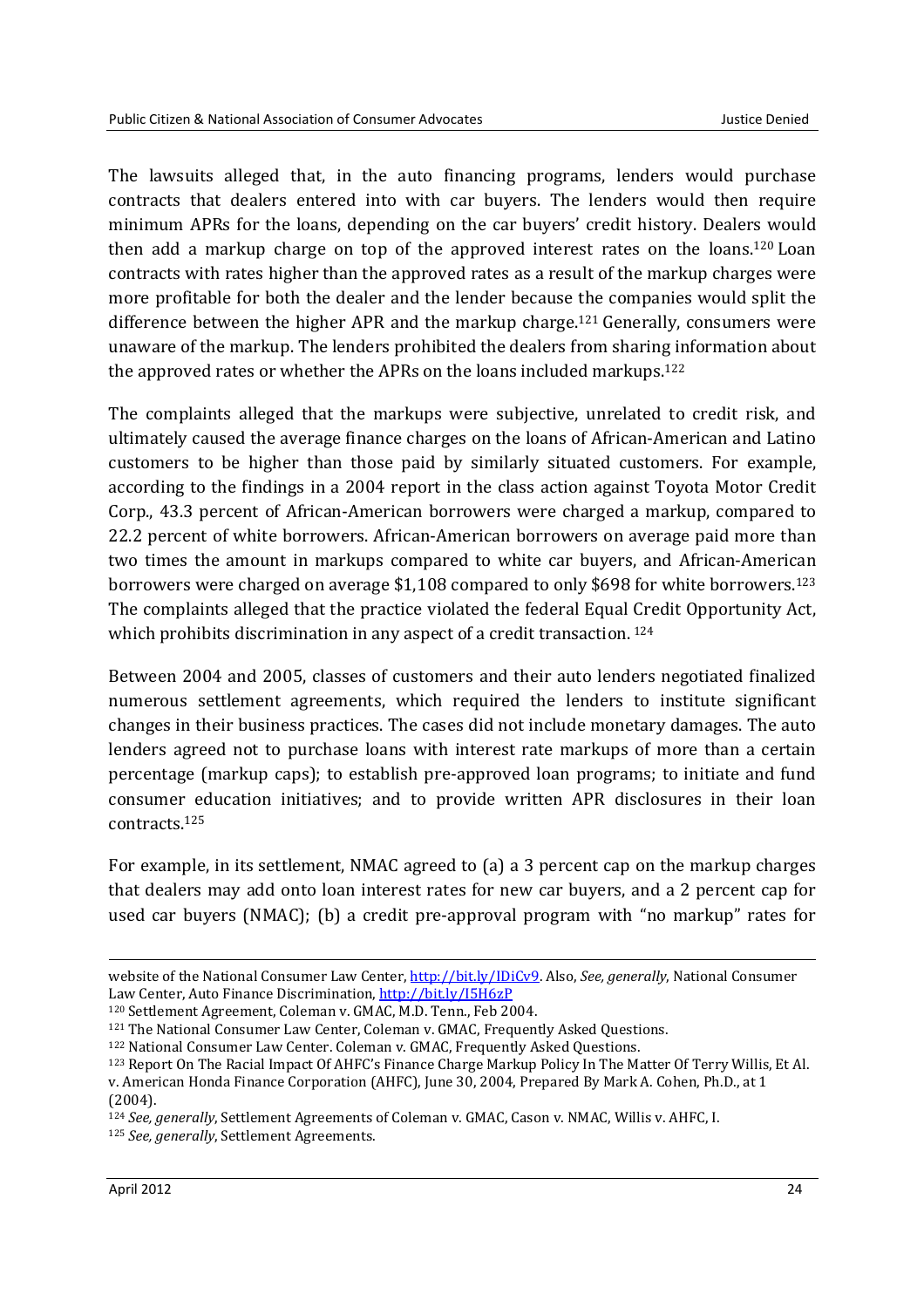pre-approved black and Latino car buyers; (c) grants to fund consumer education about the auto financing process; and (d) written disclosures on financing contract forms that inform customers that the APRs on their loans may be negotiable with the dealer.<sup>126</sup>

The GMAC settlement was similar. It added written disclosures to all financing forms informing consumers that the APR may be negotiable and that the dealer may transfer the contract to the lender or other party. GMAC agreed to a markup cap for the dealer of 2 to 2.5 percentage points above the credit-approved rate, depending on the length of the loan. The company said it would contribute \$1.6 million toward consumer education initiatives on credit financing, including grants to the National Council of La Raza, the Rainbow/PUSH Coalition, and the National Legal Aid and Defender Association. Finally, GMAC agreed to launch a marketing initiative involving 1.25 million pre-approved offers of credit to black and Latino consumers (including at least 250,000 offers per year over the following five years).<sup>127</sup>

Along with settlement terms similar to those in the NMAC and GMAC settlements, American Honda Finance Corp. agreed to lower the interest rates of class members' existing loans by 1 percent on up to \$1 billion of its current loans.<sup>128</sup>

These cases had other important benefits to consumers as well. After they were resolved, states passed laws to regulate dealer rate markups and require disclosures on retail installment sale contracts.<sup>129</sup> Banks and finance companies agreed to increase their education of consumers on auto financing options. Although the cases did not set judicial precedent because they were settled, they forced auto lenders to end certain discriminatory practices that are banned by federal civil rights laws.

<sup>126</sup> *See,* NMAC Settlement Agreement.

<sup>127</sup> *See*, GMAC Settlement Agreement.

<sup>128</sup> *Willis v. American Honda Finance Corp*., Settlement Agreement, at 24.

<sup>129</sup> Kenneth J. Rojc, Sara B. Robertson, *Survey--Consumer Financial Services Law* 

*Dealer Rate Participation Class Action Settlements: Impact On Automotive Financing*, Business Lawyer, 61 Bus. Law. 819, February 2006.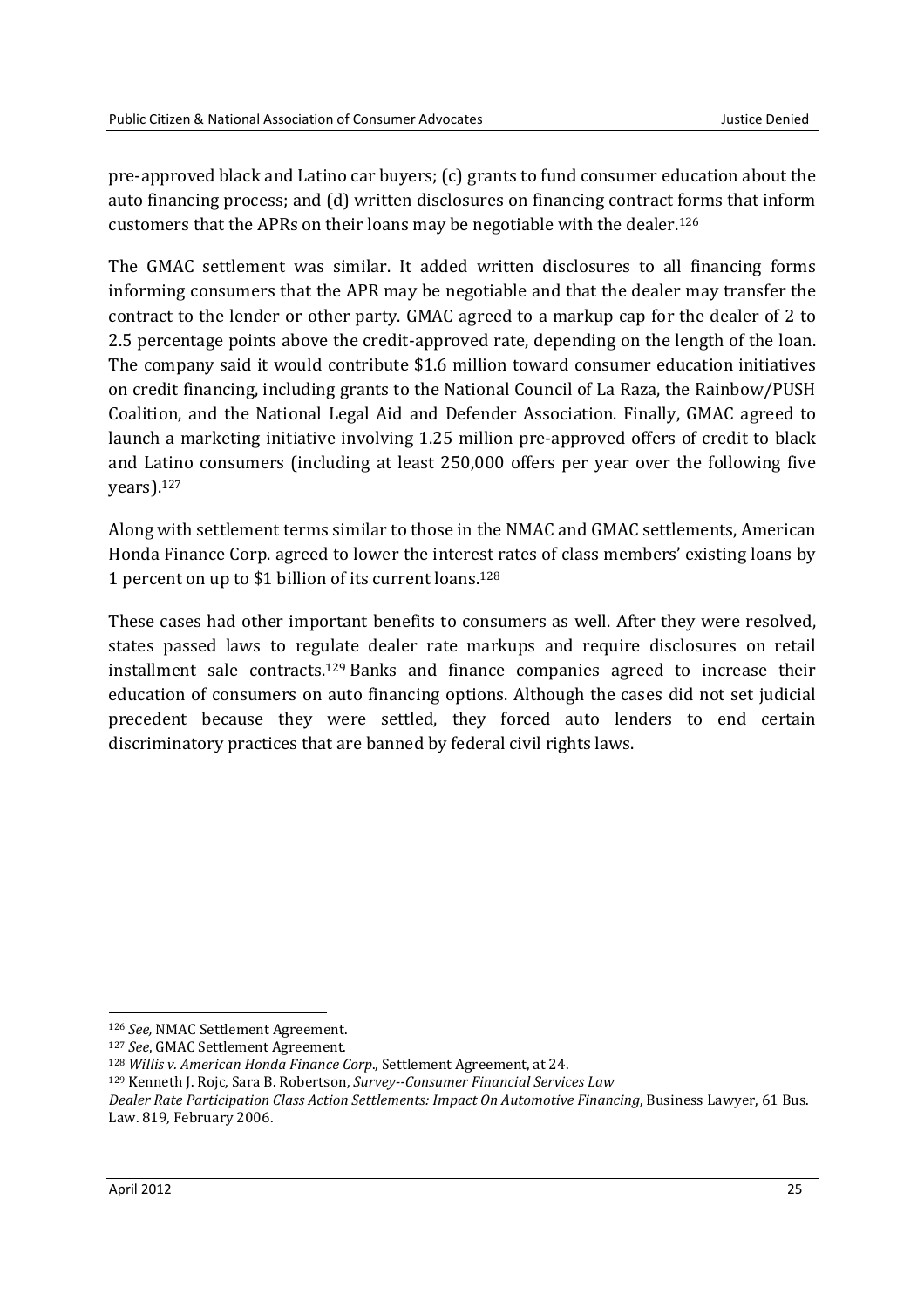### **D. Veteran Used a Class Action to Make the U.S. Government Comply with Debt Collection Laws.**

In November 1993, a disabled U.S. Army veteran, Julian Briggs, held and used a credit card issued by the Army and Air Force Exchange Service (the Exchange Service).130 The Exchange Service, an agency within the Department of Defense, issues credit cards to military personnel to buy uniforms and other items from post-exchange stores on U.S. military bases. Briggs incurred unpaid charges on his Exchange Service credit card of \$1,857.<sup>131</sup>

When a debt owed to the U.S. government is past due, the government is authorized to withhold tax refunds or other public benefits to pay down the debt. Federal agencies refer past-due debts to the Department of the Treasury, which administers a centralized debt collection program through which public benefits are offset against debt.132 Until June 2008, the relevant statute barred offsets for debts outstanding for more than 10 years.<sup>133</sup>

In 1997, the Exchange Service referred Briggs' outstanding credit card debt to the Treasury Department. In 2003, Treasury started to deduct funds from government payments that were due to him to pay his old debt.<sup>134</sup> Treasury continued to withhold money from Briggs' benefits checks from 2003 to 2007.<sup>135</sup>

Contending that all but the first of Treasury's withholdings of benefits were illegal, Briggs filed a class action in a California federal court on behalf of himself and thousands of other soldiers and veterans alleging that the government illegally withheld tax refunds and other benefits to satisfy debts delinquent for more than 10 years on Exchange Service credit cards issued to soldiers and veterans.<sup>136</sup> Briggs sought monetary damages and a change in the government's practices.

The court certified the class and held that the government had unlawfully offset approximately \$7.4 million from the class members.137 The parties then settled, with the government agreeing to repay the \$7.4 million, plus the costs of administration and reasonable attorney's fees.138 The government also agreed not to restart efforts to collect

<sup>-</sup><sup>130</sup> Briggs v. United States of America, No. C07-05760, (N.D. Cal., settled April 30, 2010), http://bit.ly/HGdsmP.

<sup>131</sup> Order Granting Final Approval of Settlement, Attorney's Fees and Costs and Payment to Class Representative. Briggs v. U.S., April 30, 2010, at 2.

<sup>132</sup> Order Granting Class Certification. *Briggs v. U.S*., January 16, 2009.

<sup>133</sup> Order granting certification, at 2.

<sup>134</sup> *Id.*

<sup>135</sup> *Id.*

<sup>136</sup> Order granting class certification, at 4.

<sup>137</sup> Order granting final approval, at 5.

<sup>138</sup> Order granting final approval, at 5, 6.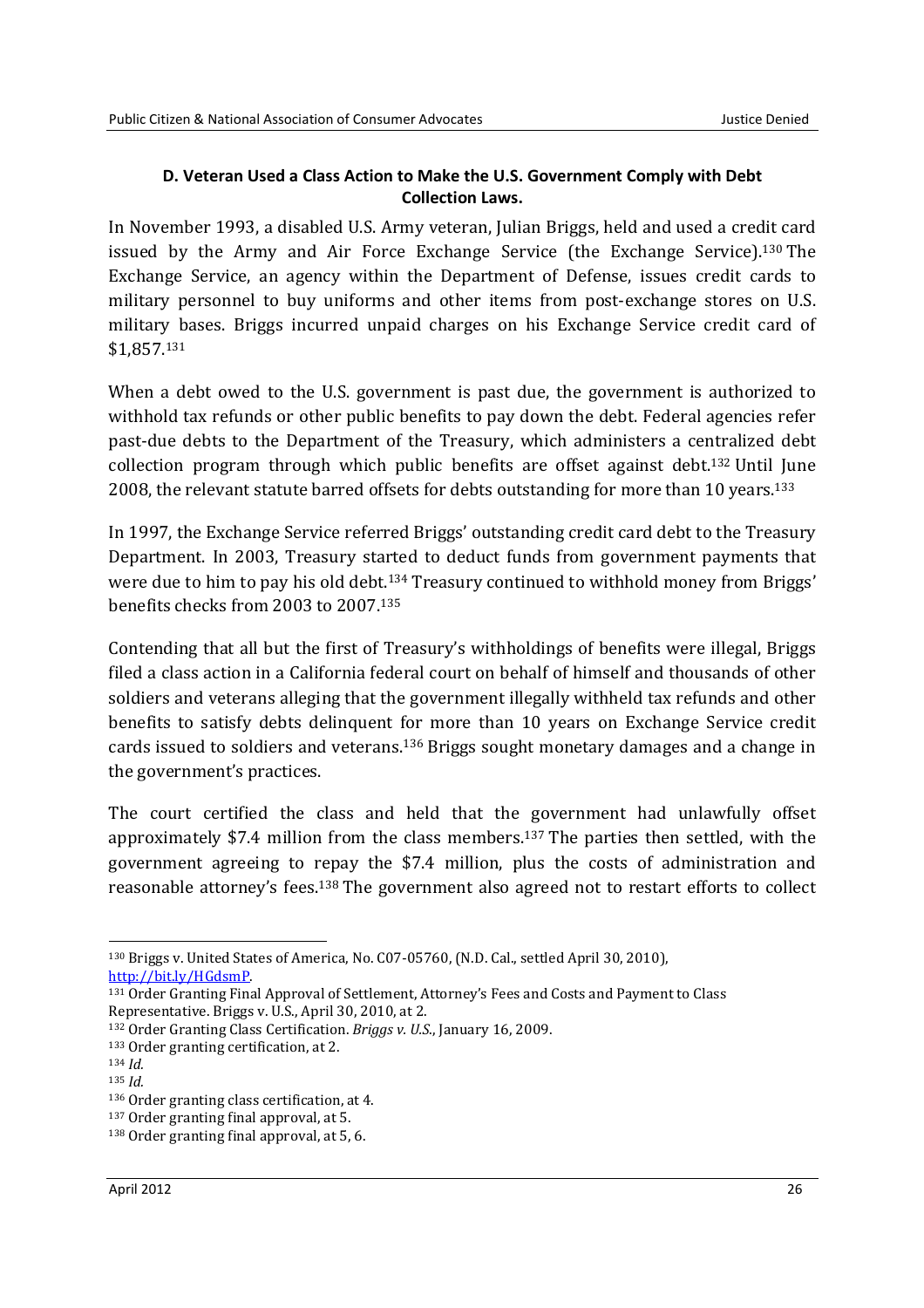the old debts against the class members.<sup>139</sup> In addition, the settlement did not require class members to file claims to receive their settlement checks.140 The parties sought to locate and send a settlement check to each class member.

According to a 2010 *Wall Street Journal* report on the class action, the federal government, "one of the nation's largest creditors," had recently increased its efforts to recover more than \$75 billion of debts and taxes owed by individuals.141 The *Briggs* class action provided a critical remedy for people who lacked the resources to challenge and defeat an illegal practice of an entity with vastly more resources.

<sup>140</sup> *Id.*, at 4.

<sup>139</sup> Briggs v. U.S., Settlement Agreement and Release, at 7.

<sup>141</sup> Ellen E. Schultz, *U.S. to Repay Veterans in Debt Case*, *Wall Street Journal* (Jan. 29, 2010), http://on.wsj.com/HQoU9K.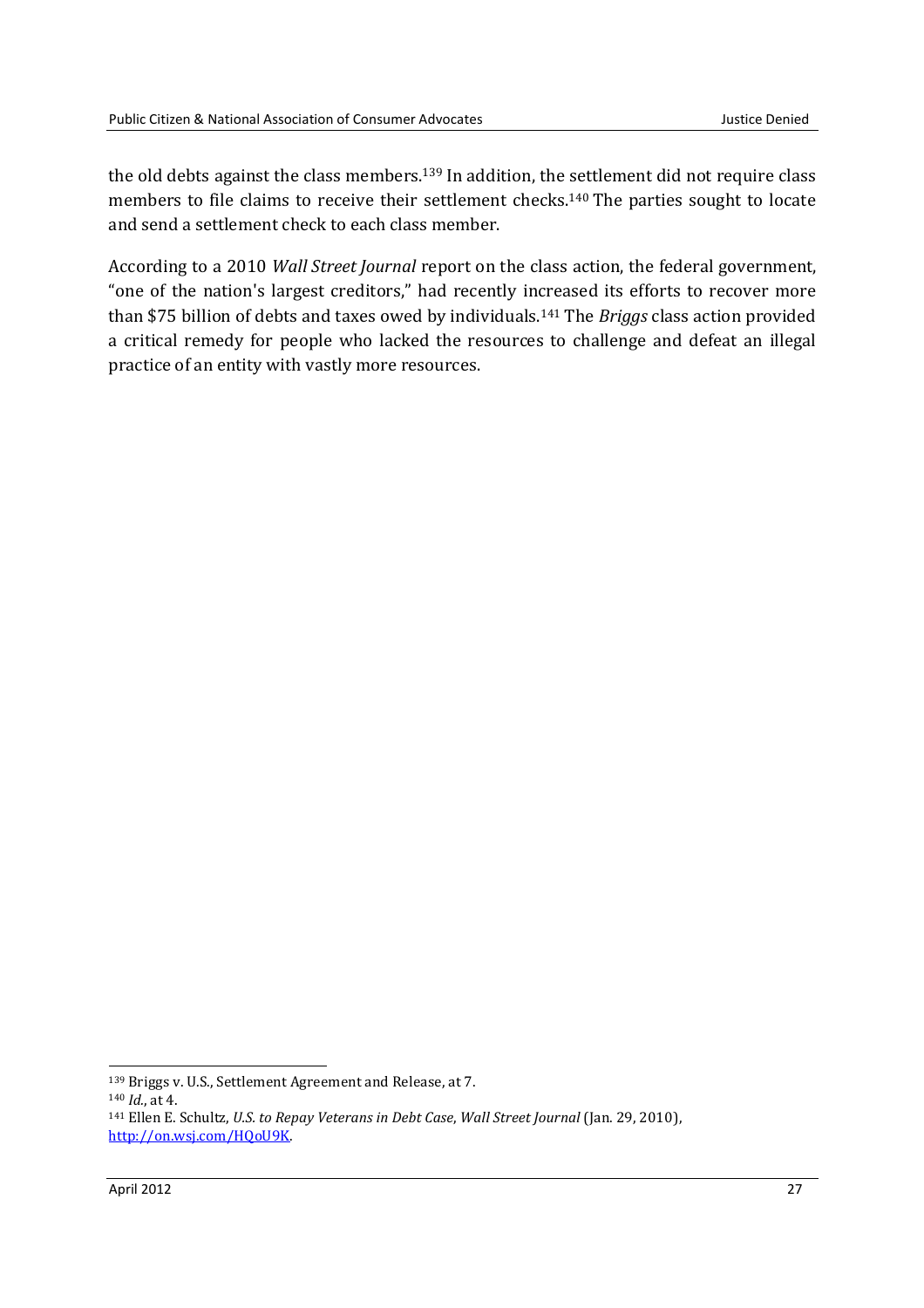### **III. Judges Report That** *Concepcion* **Has Tied Their Hands***.*

In many cases, judges following *Concepcion* have forced consumers with claims suited to collective class actions to pursue individual arbitration instead. While doing so, several of the judges have expressed concern that *Concepcion* hampers state consumer protection laws and will harm the public interest.

### *Kilgore et al. v. KeyBank, National Association* **(2012)**

Former students of Silver State Helicopters LLC, a national aviation school, brought a class action in state court against KeyBank, alleging violations of California's Unfair Competition Law (UCL). The complaint alleged that after the school went out of business and filed for bankruptcy, students who had not completed their programs were left with \$50,000 to \$60,000 in student loans from KeyBank but no marketable skills and no diplomas, certificates or other accreditation. The students sought an injunction to prevent the bank from enforcing their loan agreements or reporting their non-payment to credit reporting agencies.<sup>142</sup>

According to the students, KeyBank knew that "the private student loan industry—and particularly aviation schools—was a slowly unfolding disaster," yet continued to loan tuition money to students and disburse the loan proceeds to the school.<sup>143</sup>

KeyBank loan contracts contained an arbitration clause and class action ban. The arbitration clause included a 60-day opt-out provision. It also said that the disputes would be resolved in Cuyahoga County, Ohio, where KeyBank is headquartered.

KeyBank moved to force the case into individual arbitration. The district court judge denied KeyBank's motion to compel arbitration based on a California rule that prohibited the arbitration of claims seeking public injunctive relief. KeyBank appealed to the Ninth Circuit Court of Appeals, which, citing *Concepcion*, reversed the district court decision and held that the California public injunction exception was preempted by the Federal Arbitration Act.<sup>144</sup>

"We are not blind to the concerns engendered by our holding today. It may be that enforcing arbitration agreements even when the plaintiff is requesting public injunctive relief will reduce the effectiveness of state laws like the UCL," the court of appeals said in its decision. "It may be that FAA preemption in this case will run contrary to a state's decision that arbitration is not as conducive to broad injunctive relief claims as the judicial forum. And it may be that state legislatures will find their purposes frustrated. These concerns,

<sup>142</sup> *Kilgore et al. v. KeyBank, National Association*, 2012 WL 718344 (9th Cir. 2012).

<sup>143</sup> *Kilgore*, at 3.

<sup>144</sup> *Kilgore*, at 10.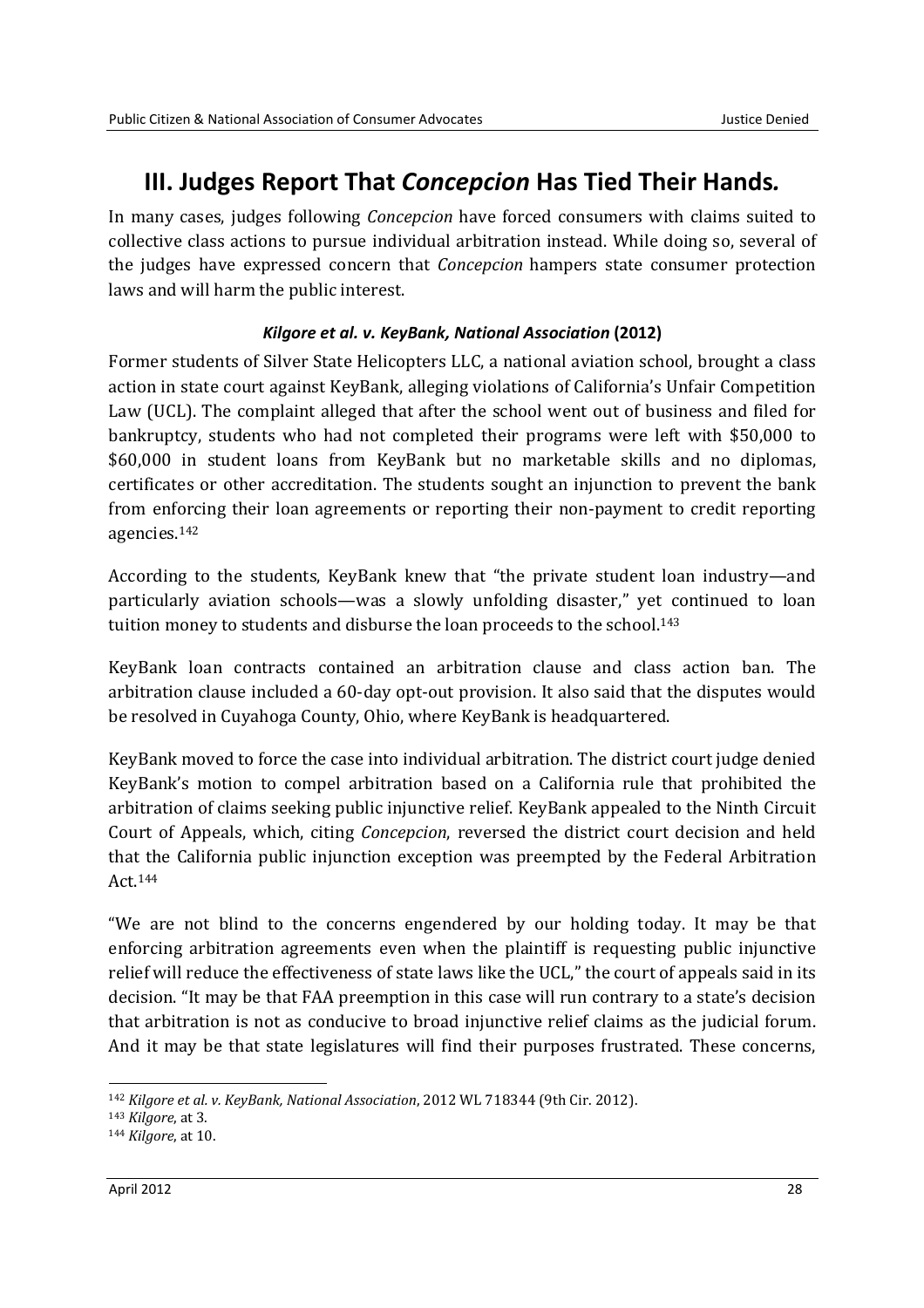however, cannot justify departing from the appropriate preemption analysis as set forth by the Supreme Court in *Concepcion*."<sup>145</sup>

#### *Robinson v. Title Lenders, d/b/a Missouri Payday Loans* **(2012)**

In this case, a borrower sought to bring a class action against a Missouri payday lender alleging that its practices violated the Missouri Merchandising Practices Act and other laws. The loan contracts contained arbitration clauses and class action bans. A trial court found the arbitration clause unconscionable but was overruled by an appeals court.<sup>146</sup>

In the appeals court's recount, "[t]he trial court found that Title Lenders' arbitration agreement is unconscionable and unenforceable because its class waiver deprives borrowers of a meaningful remedy."147 A "lack of class availability would leave a borrower and similarly situated consumers without a practical remedy for their relatively small claims," effectively "afford[ing] [Title Lenders] immunity" from suit."<sup>148</sup>

Nonetheless, the appellate court observed, "post-*Concepcion*, courts may not apply state public policy concerns to invalidate an arbitration agreement even if the public policy at issue aims to prevent undesirable results to consumers."149 Although the appellate court reversed the trial court's decision that the class action ban makes the clause unenforceable, it remanded the case directing the trial court to decide whether the arbitration clause is "unconscionable" for other reasons.<sup>150</sup>

#### *Bernal v. Burnett* **(2012).**

Plaintiffs Krystle Bernal and Amanda Krol were enrolled in the fashion merchandising and criminal justice programs, respectively, at Westwood College and/or Westwood College Online in Colorado.151 The students brought a class action alleging that Westwood, its parent company, and related colleges misrepresented key facts about their operations, including the total cost of the education, job prospects, expected salaries after graduation, accreditation status, and transferability of the schools' credits.152 They also alleged that the schools used deceptive sales tactics to entice students into enrolling. They claimed that the colleges' alleged actions violated Colorado's consumer protection statute.

The enrollment documents contained an arbitration clause and ban on class actions. In response to the colleges' efforts to compel them into individual arbitration, the students

<sup>145</sup> *Kilgore*, at 10.

<sup>146</sup> *Robinson v. Title Lenders, d/b/a Missouri Payday Loans*, 2012 WL 724669 (Mo. 2012).

<sup>147</sup> *Robinson*, at 1.

<sup>148</sup> *Robinson*, at 3, appellate court quoting the trial court order.

<sup>149</sup> *Robinson*, at 8.

<sup>150</sup> *Robinson*, at 9.

<sup>151</sup> *Bernal v. Burnett*, 793 F.Supp.2d 1280, 1282 (2011).

<sup>152</sup> *Bernal,* at 1283.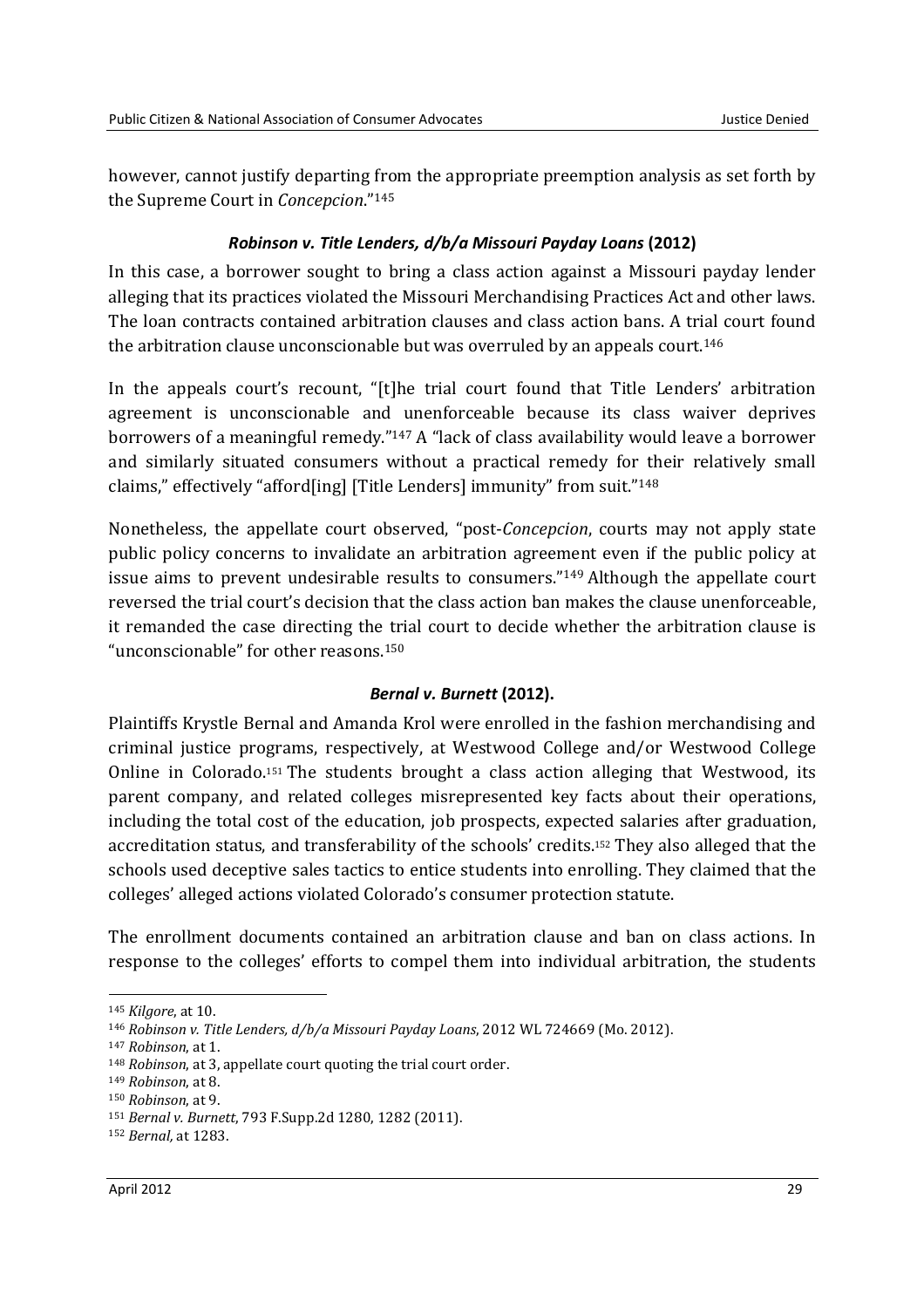claimed that the arbitration contracts were "unconscionable" and should not be enforced against them. For example, the students showed: (1) that they were required to complete the enrollment documents including signing the arbitration provision before they could speak with financial aid counselors, $153$  (2) that the nature of the claims—fraud—takes significant work to develop, and no attorney will be able to take these cases on an individual basis, 154 and (3) that the confidential nature of arbitration would force the key witnesses to testify over 800 times.<sup>155</sup>

Although the Colorado district court held that the students must go to individual arbitration to settle the dispute with the schools, it recognized *Concepcion*'s impact on the students and consumers. According to the district court, the students' "argument ha(d) considerable validity and the court would likely have found that the Arbitration Agreements at issue here unconscionable … if it were issuing this decision pre-*Concepcion*."<sup>156</sup>

The court said it was "sympathetic" to the students' argument, adding: "There is no doubt that *Concepcion* was a serious blow to consumer class actions and likely foreclosed the possibility of any recovery for many wronged individuals."<sup>157</sup>

#### *Willis v. Debt Care, USA, Inc. et al***. (2011)**

Tina and Gary Willis, of Oregon, brought a class action case in 2011 against three companies that operate businesses providing "debt negotiation" services, alleging that each defendant had committed numerous violations of Oregon's Debt Management Services Providers law, the federal Credit Repair Organizations Act, and Oregon's Unlawful Trade Practices Act. The service contract required binding individual arbitration and banned class actions. Based on *AT&T Mobility v. Concepcion*, the court sent the consumers' claims to individual arbitration:

As shown by the Willises, the vast majority of numerous, small-value claims against Nationwide and Debt Care for statutory violations will go unprosecuted unless they may be brought as a class due to the high costs associated with pursuing individual claims … This court is sympathetic to the Willises' argument. Regrettably, *AT&T* forecloses many consumer class actions which may provide the only recovery for wronged individuals. However, this court is bound by *AT&T* ..."<sup>158</sup>

<sup>153</sup> *Bernal v. Burnett*, 793 F.Supp.2d 1280, 1287 (2011).

<sup>154</sup> *Bernal*, at 1287-1288.

<sup>155</sup> *Bernal*, at 1287-1288.

<sup>156</sup> *Bernal,* at 1287.

<sup>157</sup> *Bernal*, at 1288.

<sup>158</sup> *Willis*, at 7-8.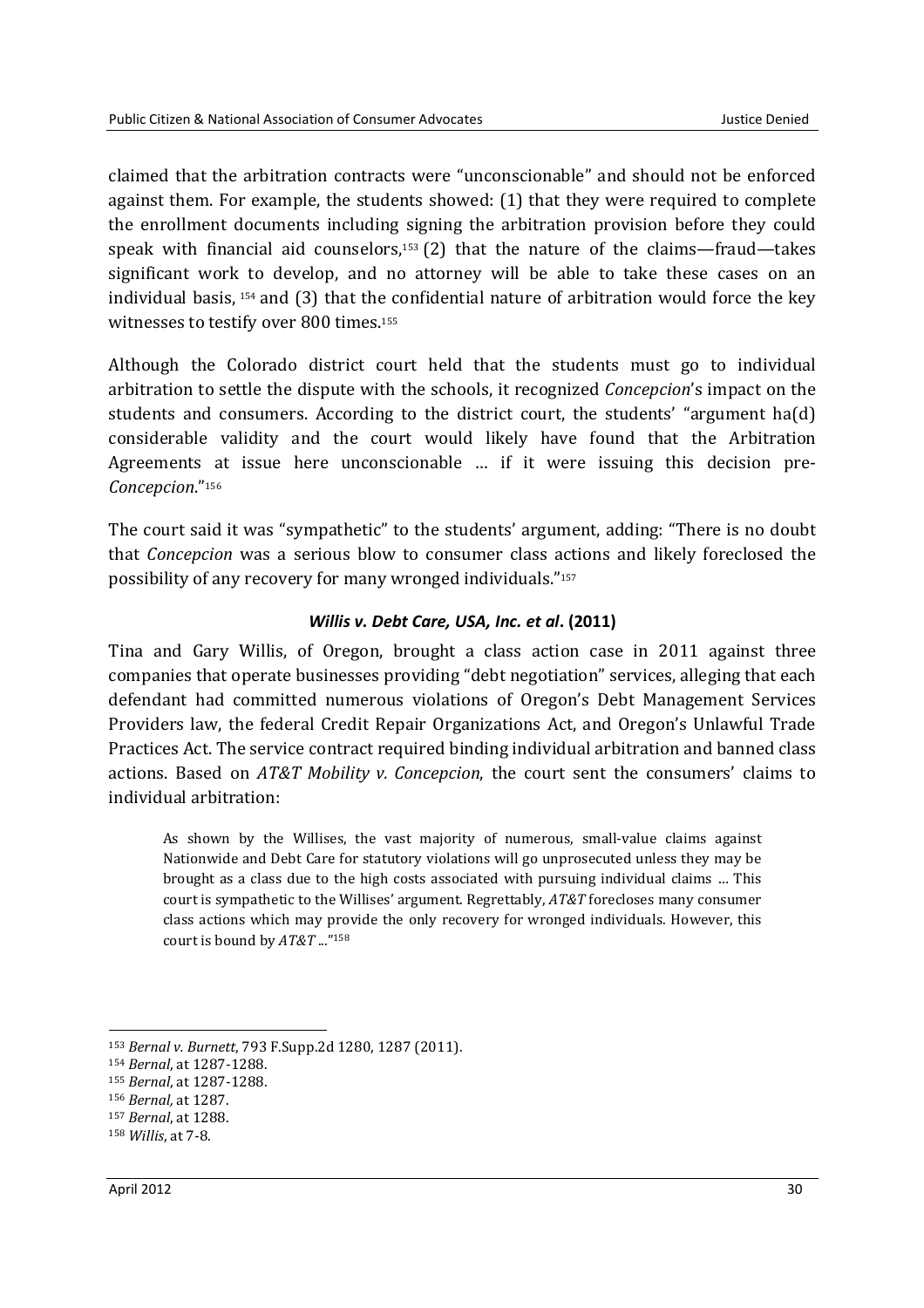### **Conclusion**

The Supreme Court's holding in *AT&T Mobility v. Concepcion* has had far-reaching consequences for millions of consumers who are forced to sign away their rights to get a loan, a credit card, a cell phone, and other everyday consumer products and services. Under *Concepcion*, companies can insert in forced arbitration clauses provisions that block consumers from banding together to pursue their claims in collective or class actions.

Forced arbitration is bad enough on its own terms, as it offers a consumer wronged by corporate misconduct no avenue for relief except a private, secretive tribunal chosen by the company. For millions of consumers in countless instances of corporate wrongdoing, class action bans sweep away even that weak chance for justice. Many consumer claims aren't feasible as individual actions, and therefore class action bans stop them from proceeding at all. In addition to leaving consumers without remedies for harms done to them, class action bans shield law-breaking companies from accountability. For the companies, this is precisely the point.

Potential solutions rest with Congress and certain federal agencies. Under the Dodd-Frank Wall Street Reform and Consumer Protection Act, the Consumer Financial Protection Bureau can eliminate forced arbitration in consumer financial services contracts, and the Securities and Exchange Commission can do the same in investor contracts with brokerdealers and investment advisers. The Arbitration Fairness Act (AFA), now pending in Congress, would eliminate forced arbitration in consumer and non-union employment contracts.

Until regulatory agencies and Congress enact these fixes, millions of consumers will remain without a vital tool to protect their rights and hold wrongdoers accountable.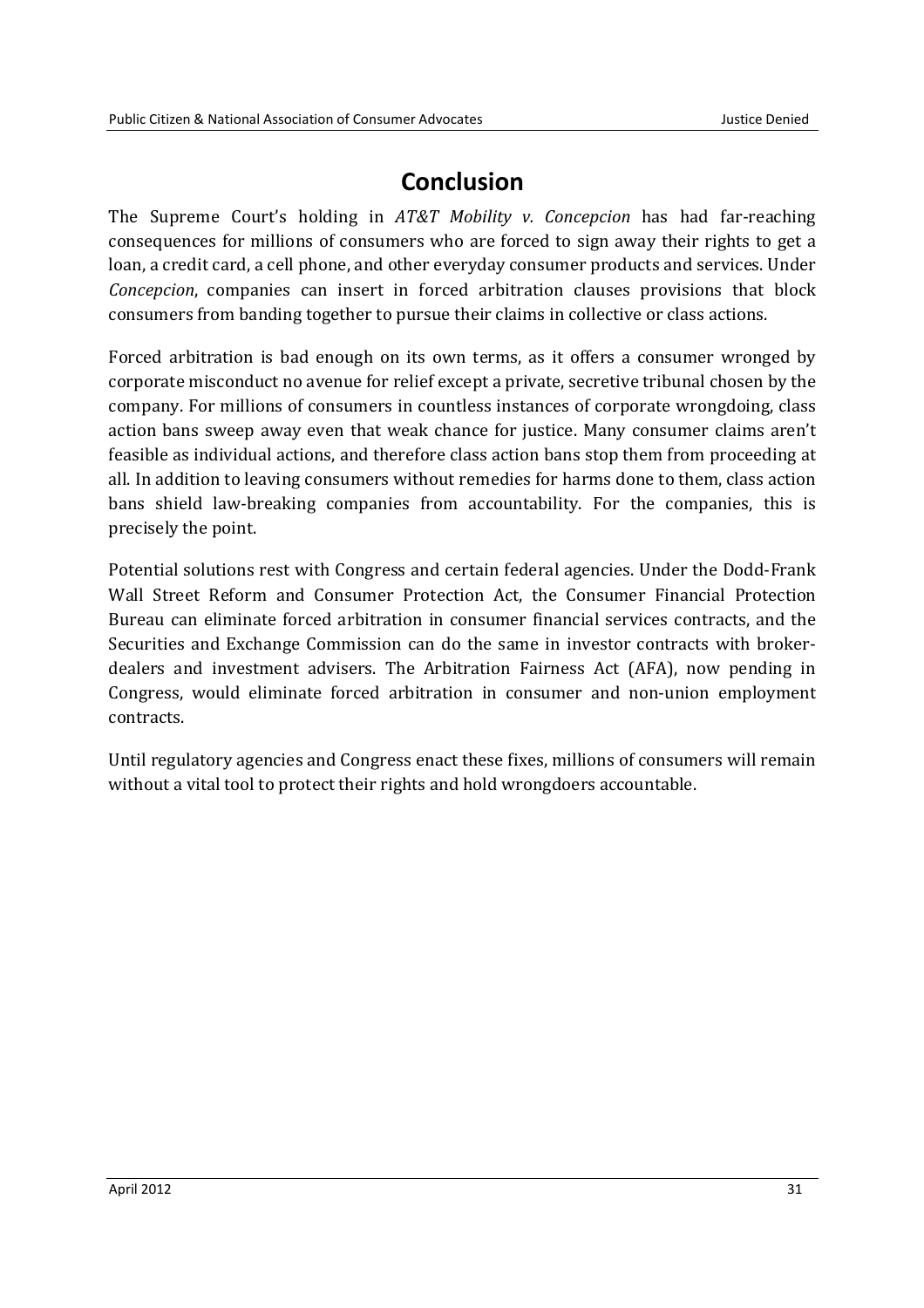### **Appendix**

### **Cases in Which Courts Have Cited** *Concepcion* **and Held Class Action Bans in Arbitration Clauses Enforceable**

|                | <b>Case Name</b>                                                                 | <b>Date</b>        | Court                          | <b>Citation</b>      |
|----------------|----------------------------------------------------------------------------------|--------------------|--------------------------------|----------------------|
| $\mathbf 1$    | Adams v. AT & T Mobility, LLC                                                    | September 20, 2011 | W.D. Wash.                     | 816 F. Supp. 2d 1077 |
| $\overline{2}$ | Alfeche v. Cash America International, Inc.                                      | August 12, 2011    | E.D. Pa.                       | 2011 WL 3565078      |
| $\overline{3}$ | Alvarez v. T-Mobile, Inc.                                                        | December 21, 2011  | E.D. Cal.                      | 2011 WL 6702424      |
| $\sqrt{4}$     | Aneke v. American Express Travel Related<br>Services, Inc., et al.               | January 31, 2012   | D.D.C.                         | 2012 WL 266878       |
| 5              | Antkowiak v. Taxmasters                                                          | December 22, 2011  | 3rd Cir. (Pa.)                 | 455 Fed. Appx. 156   |
| 6              | Bailey v. Household Fin. Corp. of California                                     | October 28, 2011   | S.D. Cal.                      | 2011 WL 5118723      |
| $\overline{7}$ | Beard v. Santander Consumer USA, Inc.                                            | April 16, 2012     | E.D. Cal.                      | 2012 WL 1292576      |
| 8              | Bellows v. Midland Credit Management, Inc.                                       | May 4, 2011        | S.D. Cal.                      | 2011 WL 1691323      |
| 9              | Bernal, et al. v. Bernett, et al.                                                | June 6, 2011       | D. Colo.                       | 793 F. Supp. 2d 1280 |
| 10             | Black, et al. v. JP Morgan Chase & Co, et al.                                    | August 25, 2011    | W.D. Pa.                       | 2011 WL 3940236      |
| $11\,$         | Blau v. AT&T Mobility                                                            | January 3, 2012    | N.D. Cal.                      | 2012 WL 10546        |
| 12             | Boyer et al. v. AT&T Mobility Services, LLC                                      | July 25, 2011      | S.D. Cal.                      | 2011 WL 3047666      |
| 13             | Brokers' Services Marketing Group, et al. v.<br><b>Cellco Partnership</b>        | March 28, 2012     | D. N.J.                        | 2012 WL 1048423      |
| 14             | Brown v. Trueblue, Inc.                                                          | April 16, 2012     | D.C. Pa.                       | 2012 WL 1268644      |
| $15\,$         | Captain Bounce v. Business Financial<br>Services, Inc.                           | March 19, 2012     | S.D. Cal.                      | 2012 WL 928412       |
| 16             | Carney v. Verizon Wireless Telecom, Inc.                                         | August 9, 2011     | S.D. Cal.                      | 2011 WL 3475368      |
| 17             | Chassen et al. v. Fidelity National Financial,<br>Inc.                           | January 10, 2012   | D. N.J.                        | 2012 WL 71744        |
| 18             | Chavez v. Bank of America                                                        | October 7, 2011    | N.D. Cal.                      | 2011 WL 4712204      |
| 19             | Clerk v. Cash America Net of Nevada, LLC                                         | August 25, 2011    | E.D. Pa.                       | 2011 WL 3740579      |
| 20             | Clerk v. Cash Central of Utah, LLC                                               | August 25, 2011    | E.D. Pa.                       | 2011 WL 3739549      |
| 21             | Coiro et al. v. Wachovia Bank                                                    | February 27, 2012  | D. N.J                         | 2012 WL 628514       |
| 22             | Coneff v. AT&T Corp.                                                             | March 16, 2012     | 9th<br>Cir.(Wash.)             | 2012 WL 887598       |
| 23             | Cottonwood Financial, LTD., v. Darcie Estes                                      | January 31, 2012   | Wis. App.                      | 339 Wis.2d 472       |
| 24             | Cruz v. Cingular Wireless LLC                                                    | August 11, 2011    | 11th<br>Cir.(Fla.)             | 648 F.3d 1205        |
| 25             | Dauod v. Ameriprise Financial Services                                           | October 12, 2011   | C.D. Cal.                      | 2011 WL 6961586      |
| 26             | Day v. Persels & Associates, LLC                                                 | May 9, 2011        | M.D. Fla.                      | 2011 WL 1770300      |
| 27             | Estrella et al. v. Freedom Financial Network,<br>LLC, et al.                     | July 5, 2011       | N.D. Cal.                      | 2011 WL 2633643      |
| 28             | Giles v. GE Money Bank                                                           | September 27, 2011 | D. Nev.                        | 2011 WL 4501099      |
| 29             | Gordon v. Branch Banking and Trust                                               | January 31, 2012   | 11 <sub>th</sub><br>Cir.(Fla.) | 453 Fed.Appx. 949    |
| 30             | Grabowski v. C.H. Robinson Co.                                                   | September 19, 2011 | S.D. Cal.                      | 817 F. Supp. 2d 1159 |
| 31             | Hancock v. Am. Tel. & Tel. Co., Inc.                                             | August 11, 2011    | W.D. Okla.                     | 2011 WL 3626785      |
| 32             | Hendricks v. AT&T Mobility, LLC                                                  | October 26, 2011   | N.D. Cal.                      | 2011 WL 5104421      |
| 33             | Hopkins et al. v. World Acceptance<br>Corporation, et al.                        | June 29, 2011      | N.D. Ga.                       | 798 F.Supp.2d 1339   |
| 34             | In re Apple and AT&T iPad Unlimited Data<br>Plan Litigation                      | July 19, 2011      | N.D. Cal.                      | 2011 WL 2886407      |
| 35             | In re Apple iPhone 3G AND 3GS "MMS"<br>Marketing And Sales Practices Litigation. | March 29, 2012     | E.D. La.                       | 2012 WL 1069169      |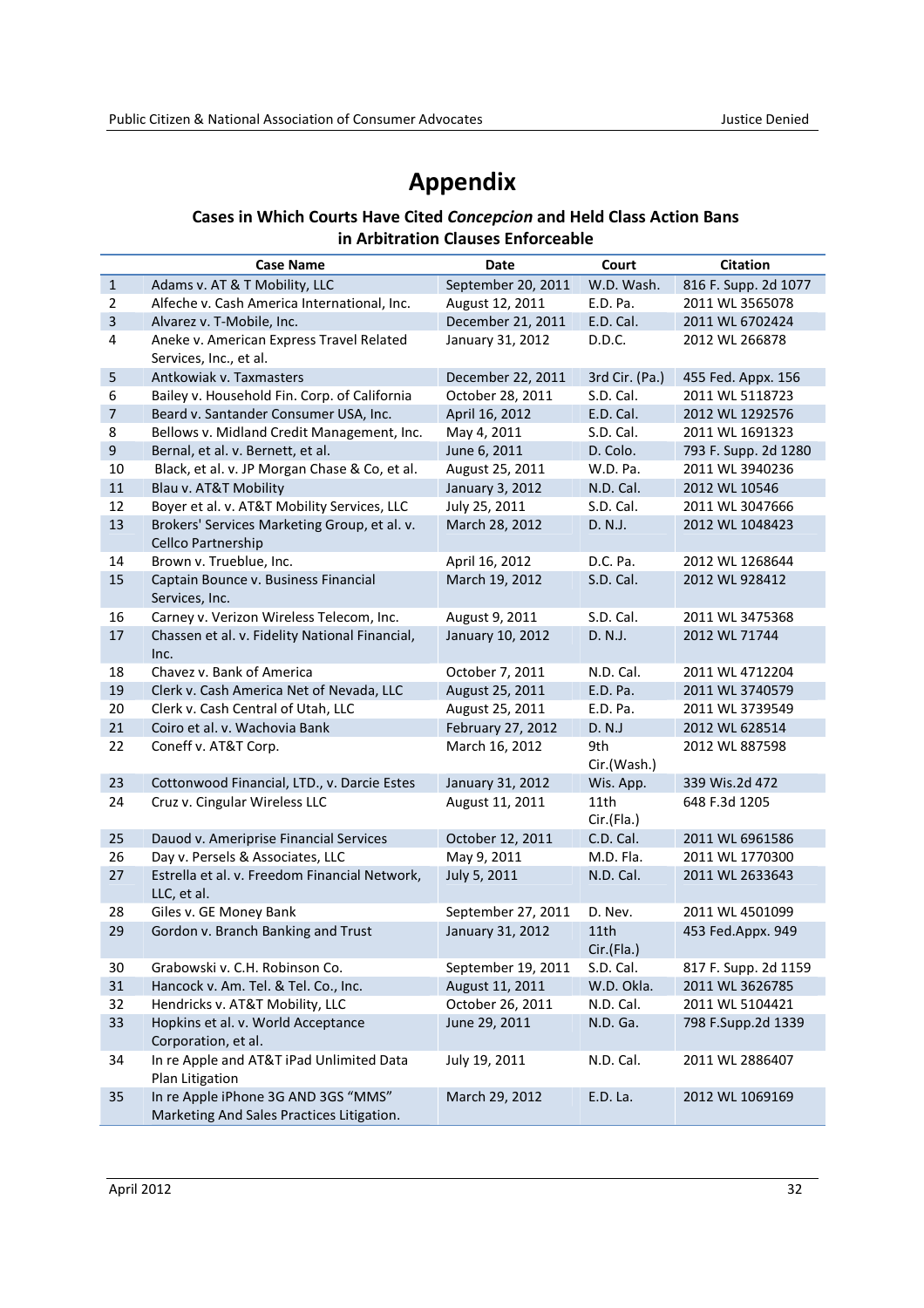|        | <b>Case Name</b>                                             | Date               | Court                 | <b>Citation</b>      |
|--------|--------------------------------------------------------------|--------------------|-----------------------|----------------------|
| 36     | In re California Title Insurance Antitrust<br>Litigation     | June 27, 2011      | N.D. Cal.             | 2011 WL 2566449      |
| 37     | In re Checking Account Overdraft Litigation                  | March 5, 2012      | 11th Cir.             | 672 F.3d 1224        |
| 38     | In re Gateway LX6810 Computer Products<br>Litigation         | July 21, 2011      | C.D. Cal.             | 2011 WL 3099862      |
| 39     | Jasso v. Money Mart Exp., Inc.                               | April 13, 2012     | N.D. Cal.             | 2012 WL 1309171      |
| 40     | Jones v. DirecTV, Inc.                                       | November 22, 2011  | 11th<br>Cir.(Ga.)     | 448 Fed.Appx. 29     |
| 41     | Kaltwasser v. AT&T Mobility, LLC                             | November 8, 2011   | N.D. Cal.             | 2011 WL 5417085      |
| 42     | Khan v. Orkin Exterminating Co., Inc.                        | October 13, 2011   | N.D. Cal.             | 2011 WL 4853365      |
| 43     | Khanna v. American Express Company                           | December 14, 2011  | S.D. N.Y.             | 2011 WL 6382603      |
| 44     | Kilgore, et al. v. Keybank, National<br>Association, et al.  | March 16, 2012     | 9th Cir.(Cal.)        | 673 F.3d 947         |
| 45     | King v. Advance America                                      | August 31, 2011    | E.D. Pa.              | 2011 WL 3861898      |
| 46     | Laster et al. v. T-Mobile USA, Inc.                          | January 17, 2012   | 9th Cir.<br>(Cal.)    | 2012 WL 122356       |
| 47     | LaVoice v. UBS Financial Services, Inc.                      | January 13, 2012   | S.D. N.Y.             | 2012 WL 124590       |
| 48     | Lewis v. UBS Financial Services Inc.                         | September 30, 2011 | N.D. Cal.             | 818 F. Supp. 2d 1161 |
| 49     | Litman v. Cellco Partnership                                 | August 24, 2011    | 3rd Cir.<br>(N.J.)    | 655 F.3d 225         |
| 50     | Meyer v. T-Mobile USA Inc.                                   | September 23, 2011 | N.D.Cal.              | 2011 WL 4434810      |
| 51     | Morse v. ServiceMaster Global Holdings Inc.                  | July 27, 2011      | N.D. Cal.             | 2011 WL 3203919      |
| 52     | Murphy v. DIRECTV                                            | August 2, 2011     | C.D. Cal.             | 2011 WL 3319574      |
| 53     | Nakano v. ServiceMaster Global Holding Inc.                  | July 27, 2011      | N.D. Cal.             | 2011 WL 3206592      |
| 54     | Nelson v. AT&T Mobility LLC                                  | August 18, 2011    | N.D. Cal.             | 2011 WL 3651153      |
| 55     | Opalinski v. Robert Half Int'l, Inc.                         | October 6, 2011    | D. N.J.               | 2011 WL 4729009      |
| 56     | Quevedo v. Macy's, Inc.                                      | October 31, 2011   | C.D. Cal.             | 2011 WL6961598       |
| 57     | Quilloin et al. v. Tenet Healthsystem<br>Philadelphia, Inc.  | March 14, 2012     | 3rd Cir. (Pa.)        | 673 F.3d 221         |
| 58     | Reeners v. Verizon Communications, Inc., et<br>al.           | July 14, 2011      | M.D. Tenn.            | 2011 WL 2791262      |
| 59     | Rosendahl, et al. v. Bridgepoint Education,<br>Inc.          | February 28, 2012  | S.D. Cal.             | 2012 WL 667049       |
| 60     | Sakalowski v. Metron Services, Inc.                          | September 8, 2011  | E.D. Mo.              | 2011 WL 4007982      |
| 61     | Sanders v. Forex Capital Markets, LLC                        | November 29, 2011  | S.D. N.Y.             | 2011 WL 5980202      |
| 62     | Sanders v. Swift Transportation Company of<br>Arizona, LLC.  | January 17, 2012   | N.D. Cal.             | 2012 WL 523527       |
| 63     | Sherman et al. v. AT&T                                       | March 26, 2012     | N.D. III.             | 2012 WL 1021823      |
| 64     | Smith v. AmeriCredit Financial Services                      | December 13, 2011  | 9th Cir.<br>(Cal.)    | 2011 WL 6170545      |
| 65     | Swift v. Zynga Game Network, Inc.                            | August 4, 2011     | N.D. Cal.             | 805 F. Supp.2d 904   |
| 66     | Tory v. First Premier Bank                                   | September 26, 2011 | N.D. III.             | 2011 WL 4478437      |
| 67     | TractenBerg v. Citigroup Inc.                                | December 22, 2011  | E.D. Pa.              | 2011 WL 6747429      |
| 68     | Valentine, et al. v. Wideopen West Finance,<br>LLC           | March 26, 2012     | N.D. III.             | 2012 WL 1021809      |
| 69     | Valle v. Lowe's HIW, Inc.                                    | August 22, 2011    | N.D. Cal.             | 2011 WL 3667441      |
| 70     | Vernon et al. v. Qwest Communications<br>International, Inc. | March 8, 2012      | D. Colo.              | 2012 WL 768125       |
| $71\,$ | Villegas v. US Bancorp, et al.                               | June 20, 2011      | N.D. Cal.             | 2011 WL 2679610      |
| 72     | Wallace, et al. v. The Ganley Auto Group, et<br>al.          | June 16, 2011      | Ohio. App. 8<br>Dist. | 2011 WL 2434093      |